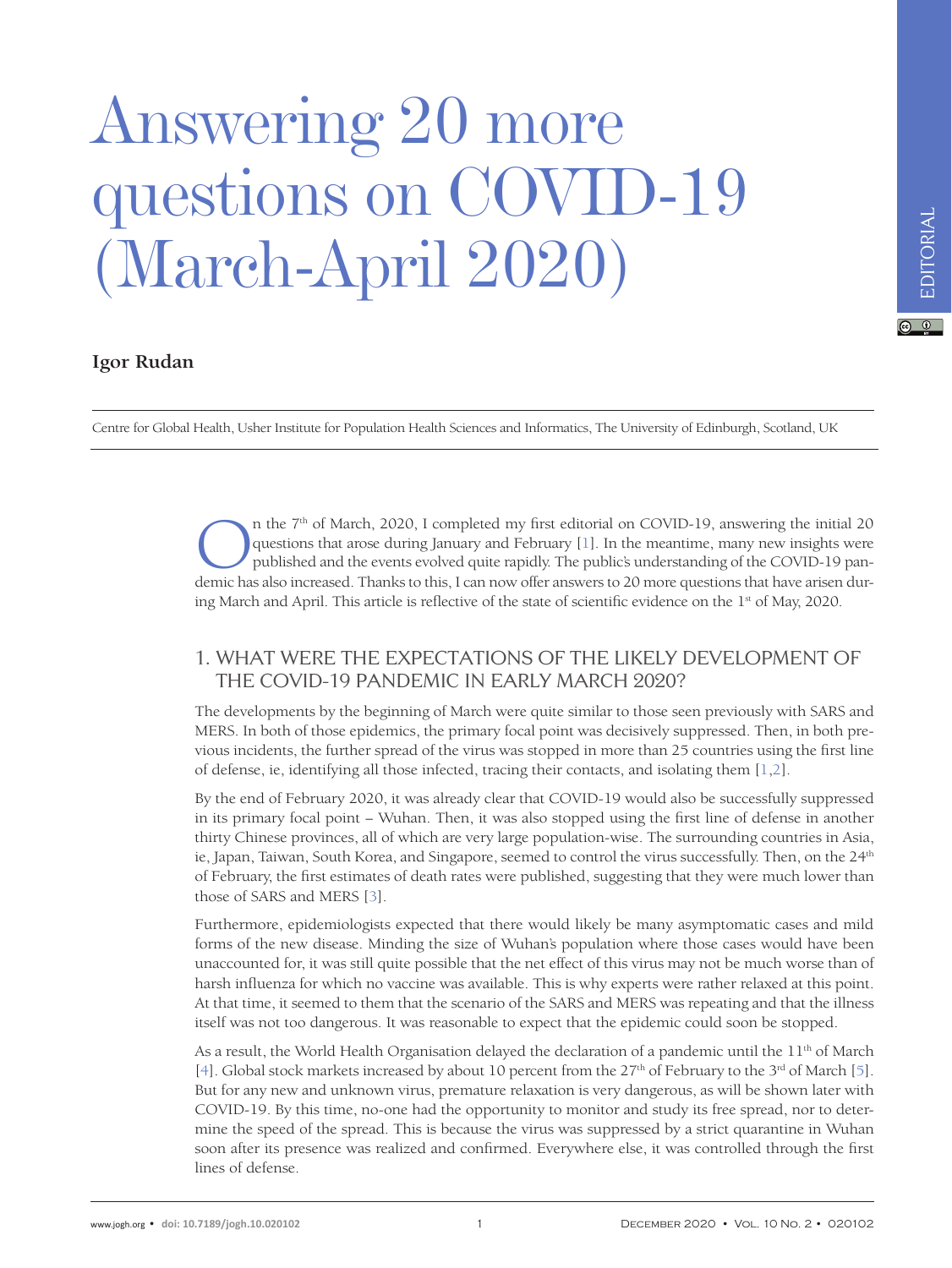# 2. WHAT WERE THE OPTIONS THAT COUNTRIES FACED IN MID-MARCH 2020 WITH RESPECT TO THE RESPONSE TO THE PANDEMIC COVID-19?

When the crisis caused by the new coronavirus from Asia began to spread to Europe and the Americas through air travel, the virus managed to penetrate beyond the front lines of defense in highly developed Western countries. I described the cascade of events that led to the free spread of the virus in Europe in another article [[6](#page-16-5)]. At that point, leaders of these countries were faced with two very unattractive options. Actually, both choices seemed so poor that they found it difficult to judge which one was worse.

With the first option, the reaction was to be instinctive. Nations would be pulled into strict quarantines to prevent the virus from spreading rapidly through exponential growth and the move would protect human lives. During the quarantine, scientists would need to learn more about the virus and assess the level of danger and the effectiveness of different containment measures. But it was clear to everyone that quarantine was unsustainable. It would be enormously damaging to society if enacted without a feasible exit strategy. Namely, after several weeks of quarantine, many people would be left without means for the further purchase of basic groceries. They would also start losing their jobs.

Therefore, the "large quarantine" strategy was undermined by its unacceptability to many people after several weeks. It was going to be increasingly difficult to expect that people would adhere to the level of strict social distancing required to keep the epidemic under control. This would be especially true knowing that the risk of dying from COVID-19 was not particularly high. Then, if many people started ignoring anti-epidemic measures and went back to their pre-COVID-19 lifestyles, many would get infected soon thereafter. Countries would then need to start a new cycle of isolation because their health systems would be unable to handle large numbers of infected people with a severe form of the disease.

Another option for the rulers of western countries was to let the virus spread and infect a significant portion of the population. Under such a scenario, it was hoped that many citizens would gain more permanent immunity by overcoming the disease. As a result, the virus would have fewer people to infect. Its spread would then slow down. However, since neither drugs nor vaccines against the novel coronavirus were available, this approach would inevitably lead to many deaths−especially among the elderly and those with pre-existing diseases. Still, life as we knew it would continue and the economy would be saved from a major disruption.

Yet, the "free spread" strategy was also undermined by the predicted human behavior. Namely, even if the plan were carefully explained to the population and it gained support from a large majority, the rapid increase in the death toll, especially in comparison to quarantined countries, would soon become unacceptable to most of the population. In this scenario, too, it would be increasingly difficult to maintain the responsibility and discipline required to preserve the economy. When people realize that they might end up in intensive care units themselves, many would find excuses to take to their homes and stay isolated for a long time. Then, many businesses would collapse and the number of unemployed people would increase sharply, despite the fact that this plan initially sought to save jobs.

In conclusion, in both possible approaches to this crisis, the behavior of the population, which will increasingly decline to participate in either plan, would eventually undermine the implementation. In the former case, they would resent the plan for economic reasons; in the latter, for fear of their lives and the lives of their families.

This was quite clear to the leaders of the western countries, which is why some were keen to seek their own, third approach. But the approach that would be even worse than these two extreme scenarios was to initially confront the epidemic with one strategy and then change it after a few weeks and move on to the alternative approach. Consistent adherence to the first solution would at least save the maximum number of human lives, albeit only temporarily, but it would significantly harm the economy. Conversely, consistent adherence to the alternative solution would preserve the economy and lifestyle, at least in theory, but with significant loss of life that was extremely difficult to estimate at the time. But, if the leaders picked one initially, and after a few weeks they had to change their minds and choose the other, then both the economy would suffer and the casualties would be quite large. So, governments were facing two seemingly very bad solutions, and the alternation between them would be even worse.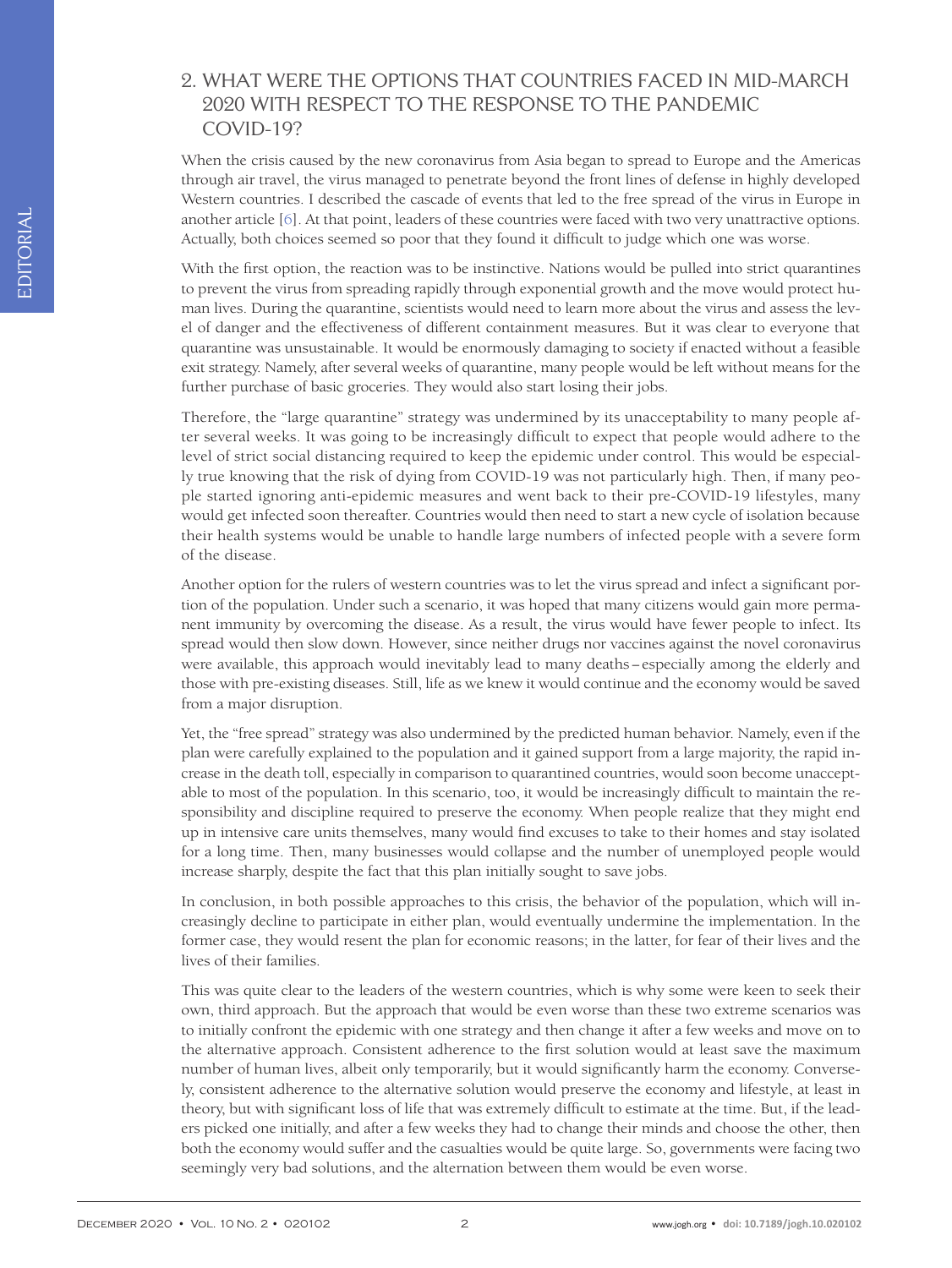# 3. WHAT WERE THE UNCERTAINTIES AND APPARENT PROBLEMS ASSOCIATED WITH EACH OPTION?

To make the choice even harder than it had seemed already, it had to be made under major uncertainties over nearly all key parameters. The leaders could not be entirely sure what was the case-fatality rate (CFR) of the novel coronavirus SARS-CoV-2 − or its infection-fatality rate (IFR), if there were many asymptomatic cases of infection, which still needed to be established. They did not know the spread rate, either, ie, the R0 parameter. They did know that the growth of cases would be exponential. There was also a major uncertainty over the extent of risk by age and sex. This was mainly because the data from China lumped many age groups together and it was uncertain at the time if COVID-19 may be dangerous for younger people, too [[7](#page-16-6)].

Furthermore, no-one could tell with any certainty if the existing drugs would work against COVID-19, or if they could be repurposed to help save lives. It was not known how long would it take to develop a new vaccine, either. Importantly, no-one could be sure if the acquired immunity would be persistent, or if it would diminish soon. Finally, there was considerable uncertainty whether the virus may be seasonal and simply disappear towards the end of May. These were terrible circumstances to make any important decisions. There were many opportunities to make serious mistakes.

Large quarantines seemed an appropriate temporary solution until scientists could understand how many people become infected without developing significant symptoms. Without that information, it was not possible to predict the effects of the virus on population-level mortality. Although most epidemiologists believed that those effects should be considerably smaller than they appeared from simply dividing the deaths by the confirmed infections, there was no firm evidence for this. The virus was new, so no assumptions were allowed, as they could be very costly and lead to many casualties.

In addition to uncertainties over the "death rate" of the virus, the other uncertainty that worried many epidemiologists was that it "spread rate" remained unknown. If very high, it could make the indirect effects of the new virus worse than the direct ones. It could generate many severe cases that could not be helped due to a health system overload. The consequent overload of the health system would indirectly lead to further casualties due to the inadequate treatment of all other diseases. For this reason, it was extremely difficult to estimate the effects of the free spread of the virus and the number of likely casualties. At the same time, the negative effects of quarantines on human mental health and well-being were also expected. The consequences of economic hardship for many people over the years to come were also very difficult to assess.

The strategy of allowing the free spread of the virus was also very dangerous because it was impossible to predict the ways in which the virus could mutate after infecting so many human carriers. Some new strains could, in principle, become more severe than the current one. A further danger of this strategy was that even low levels of risk for young people would translate into very large numbers if millions were infected. Relatively young victims would surely become a central focus of reporting on the epidemic and undermine any support that this strategy may have enjoyed beforehand.

Another problem with the "free spread" strategy was that if it succeeded to some extent, even with considerable casualties, the virus would still continue to mutate. In its new circle around the world during the next season, COVID-19 would likely shorten many lives again. The immunity acquired during a previous season may no longer protect−as is the case with the flu. This would make many victims of the "free spread" strategy during the first wave seem futile as any "herd immunity" that was acquired then would be lost. Few leaders would consider accepting responsibility for such outcomes in view of so many uncertainties.

# 4. WHAT WAS THE MOST RATIONAL APPROACH IN VIEW OF SO MANY UNCERTAINTIES, THAT WOULD MAXIMIZE THE LIKELIHOOD OF LIMITING THE DAMAGE AND MINIMIZE THE CHANCE OF A MAJOR FAILURE?

Most leaders agreed to quickly and decisively close off the pathways of further spread to the virus. This avoided the unbearable situation of having too many infected people requiring hospitalization too quickly. It protected the health system from collapse and saved many human lives. After that, there would be a very wide range of further options.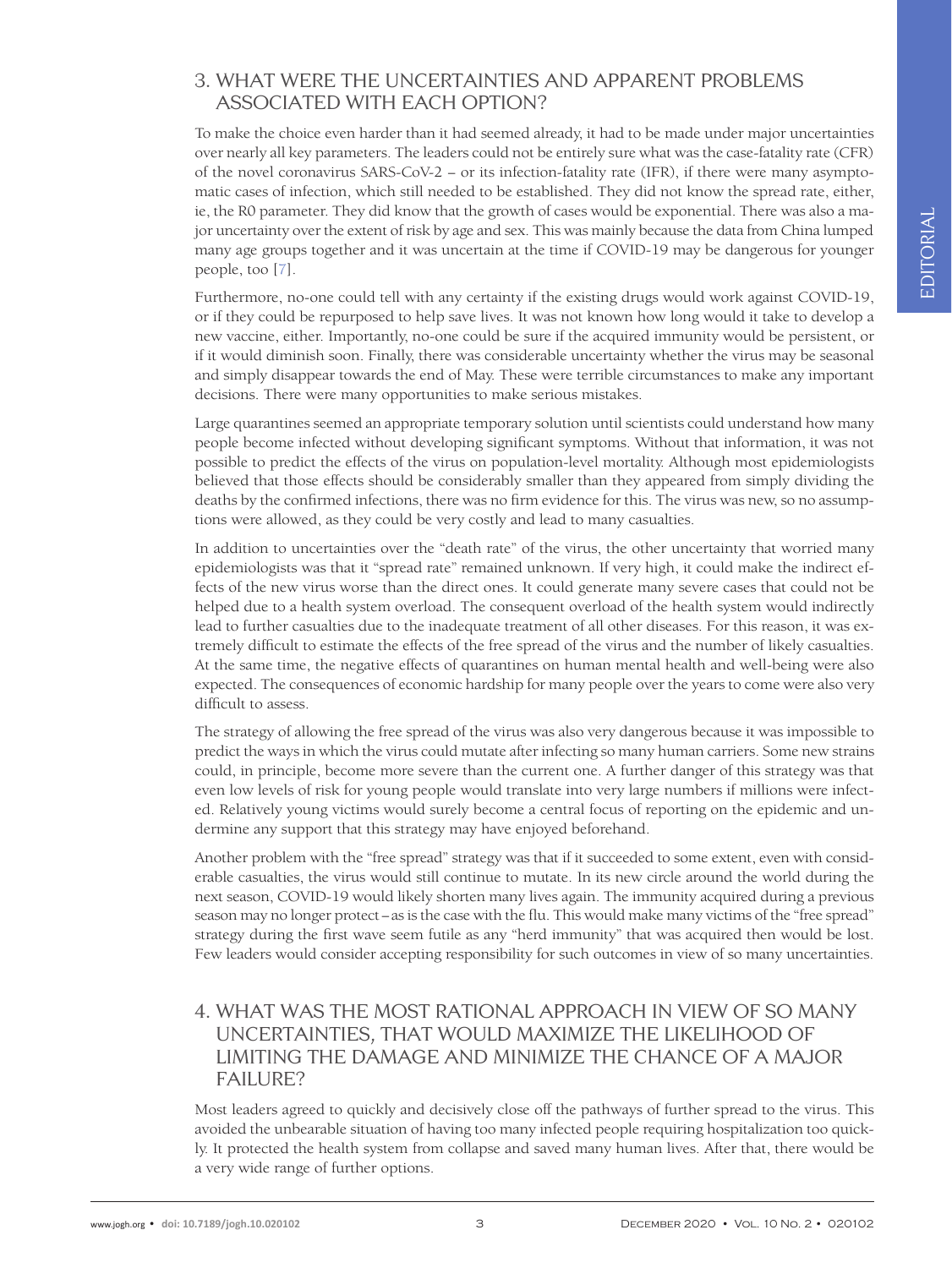The author Tomas Pueyo outlined a sensible strategy of response in Medium.com [[8](#page-16-7)]. It became popular as "The Hammer and the Dance." The governments of many countries resorted to some variant of this strategy. It was reasonable as it protected people's lives and the health system, but it also tried to protect the economy as much as possible. The ''hammer" was an intensive lockdown, as brief as possible, that would reverse the flow of the epidemic and reduce the number of infected. The ''dance" would then be the next phase−our coexistence with the virus−where we would not allow it to spread quickly to a large number of people.

Furthermore, "the Hammer" phase would buy more time for key decisions. During the lockdown we could all learn more about the virus, educate the population, progress some key research, strengthen the capacity to deal with the virus after the lockdown, and learn from others who were ahead in time (eg, Asian countries).

#### 5. HOW WOULD THE SUCCESS OF THE COUNTRIES IN RESPONDING TO THE INITIAL WAVE OF THE PANDEMIC BE JUDGED?

This was quite well understood from late March, once it became apparent that many countries were taking proactive measures and implementing lockdowns. The assessment of each country's performance in dealing with the coronavirus crisis would then be based on the following five questions:

- (i) How effectively did the "first line of defense" manage to prevent the free spread of coronavirus among the population, and for how long?
- (ii) Once the "first line of defense" was broken and an exponential spread of the virus began, how quickly and decisively was a lockdown activated?
- (iii) How closely did the population adhere to lockdown measures? This step was one where countries would depend on the relationship between the leaders and their population, trust of people in their government's ability to deal with the crisis, people's discipline and adherence to measures.
- (iv) How fast and active was the state to mobilize its capacities and human resources, as well as creative and innovative solutions, to develop a concrete plan for quarantining and plans for later coexistence with coronavirus as quickly as possible? This needed to include empowerment of technological capabilities and human resources for virus testing, innovative ideas on social removal measures, effective virus control measures, the use of technologies to understand human contacts and the spread of viruses, etc.
- (v) How effectively, after quarantine, has the state enabled its population to move into relatively normal life and preserve their economy from collapse, with permanent control over the spread of the virus?

# 6. WHAT ARE THE COMMON TYPES OF STRATEGIES THAT CHARACTERIZE THE RESPONSES OF MOST COUNTRIES TO THE SPREAD OF THIS NEW CORONAVIRUS INFECTION?

We have seen four different types of strategies. I will rank them from the least to the most interventionist. The first type of response was to allow the virus to spread among the population. The idea was to partly expose the population to the virus. If we could "immunize" ourselves while preserving reasonably normal life, there was a hope that economic activities would not be too disrupted. Sweden, the United Kingdom, the United States, the Netherlands, and, to a certain extent, Germany, led the way in this regard.

The second type of response was to rely on a strong "first line of defense". In some countries, this approach was facilitated by a high level of economic development, modern technologies, a strong capacity to test people for the presence of the virus, as well as the rapid monitoring and isolation of their contacts with modern technologies. The best examples of this approach were South Korea, Taiwan, Singapore, Japan, United Arab Emirates, Qatar, and Iceland.

The vast majority of countries found themselves in the third group. After a short period in which they tried to stop the virus through their "first lines of defense", they all had to move to a back-up plan. This involved them closing the borders, schools and banning public gatherings. They were then quarantined for several weeks to prevent the contagion and significantly reduce the daily number of new cases of coronavirus infection. During the quarantine period, exit strategies were being considered on how to co-exist with the virus until effective drugs or vaccines could be made.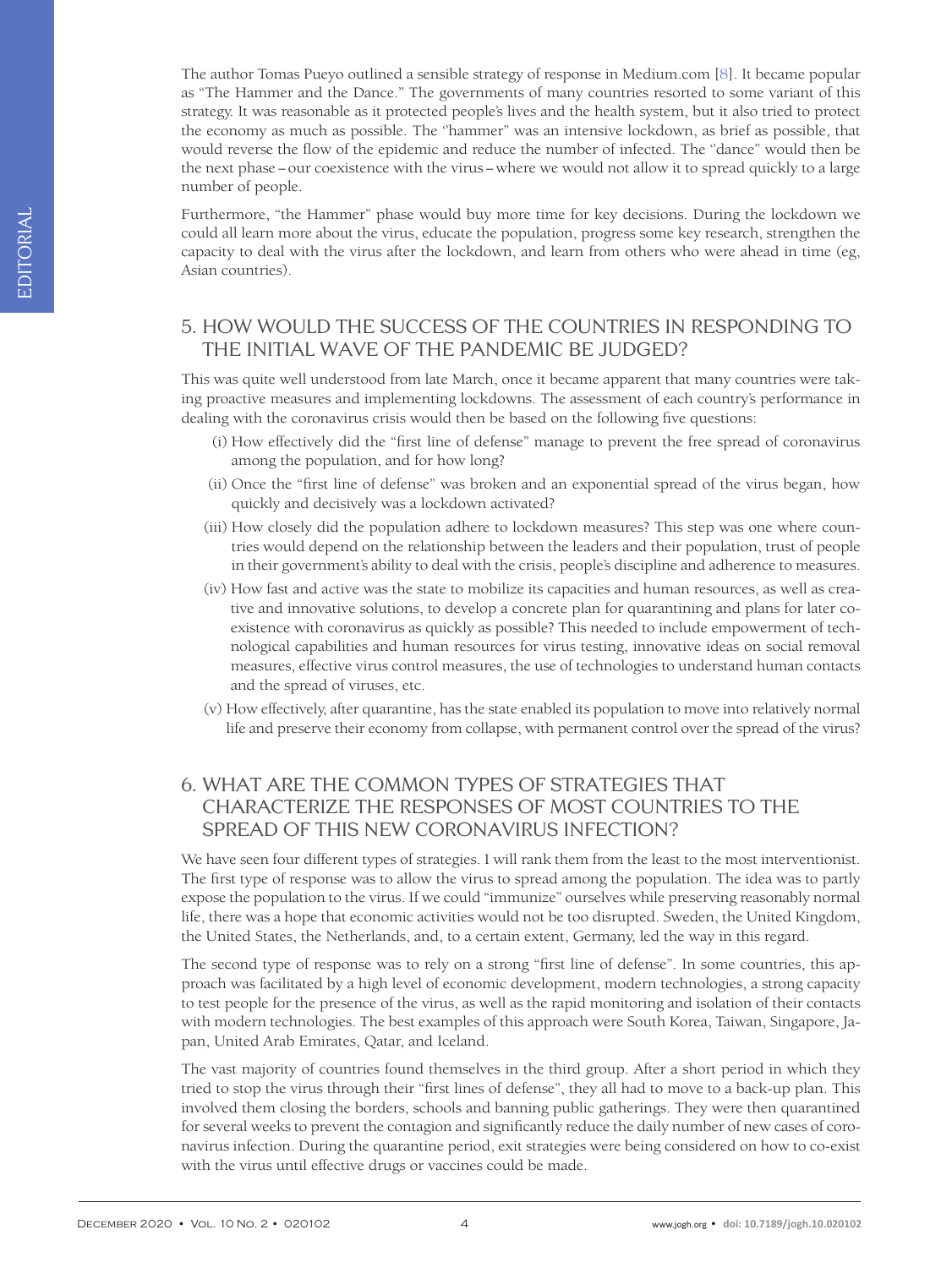Finally, the fourth example involves countries that started with their quarantine measures early enough, or implemented them so intensively, that they practically eliminated the virus from within their respective borders. China was an early example of this, but thanks to the success of its measures so far, there was also hope for New Zealand, Vietnam, Montenegro, and a handful of other countries.

## 7. WHAT HAVE BEEN THE RESULTS OF INDIVIDUAL STRATEGIES SO FAR?

It turned out that all four initial approaches, after enough time, were more or less forced to switch to the same strategy: they needed to apply either a national-level or a localized social distancing of varying degrees of stringency. Although many have sought to preserve their normal lifestyle and indeed their economy for as long as possible, the United States and the United Kingdom now have an enormous number of infected people. The United States is sure to have the highest absolute death toll after the first wave of the epidemic.

The United Kingdom will also have a very large number of coronavirus casualties, which may end up even worse than that USA when expressed per capita. Germany is managing to keep the death toll quite low compared to the number of infected people. Germans owe this to the spread of the infection mainly among younger age groups, as well as excellent epidemic prevention measures in hospitals and retirement homes and their strong intensive care facilities. The Netherlands, like the aforementioned countries, has since moved to stricter quarantine measures [\[9](#page-16-8)].

Only Sweden continues to rely on the discipline of its citizens and somewhat less stringent social distancing measures to try to keep the virus at bay. They are trying to avoid a complete lockdown, although some social distancing measures are in place and the population has largely moved indoors. Currently, the death toll is significantly higher in Sweden than in their neighboring countries, but it is obviously not yet considered to be large enough to trigger a complete lockdown [\[10\]](#page-16-9). I write more on "the Swedish approach" in my response to question 17.

Unfortunately, we are increasingly seeing that even those nations that have sought to defend themselves against the COVID-19 epidemic by maintaining a "first line of defense" are slowly yielding. For ten weeks, they have been fighting hard to prevent the virus from spreading freely among the population. They achieved this through mass testing and the rapid isolation of patients and their personal contacts. Although it seemed for a long time that these countries would succeed in this approach, Singapore recorded as many as 623 new cases on the 17th of April, mainly among their migrant workers, and a real epidemic is now gathering pace there [\[11](#page-16-10)].

The same is true for Japan with 556 new cases of infection, Qatar with 560 and the United Arab Emirates with 477 newly infected people in just one single day. All four of these countries have now substantially tightened their respective social distancing measures [\[12](#page-16-11)].

Only South Korea and Taiwan seem to still be succeeding in the "first line of defense" approach. There, the number of newly infected people is still successfully maintained at a low figure without imposing lockdowns. They succeed in this with a massive amount of population testing and the use of rather intrusive methods of monitoring personal contacts through GPS and mobile telecommunications. These two countries have learned from the SARS experience and they were excellently prepared for this one. They remain the only ones to still be resisting it with their "first line of defense" alone, although Iceland and Cuba have also achieved this to a significant degree [\[13](#page-16-12),[14](#page-16-13)].

Iceland and New Zealand have been able to reap the benefits of their favorable geographical locations. Owing to that, they could, much like China, eliminate the novel coronavirus from their territory. However, the most successful reaction in the world, in general, was probably that of Vietnam, another country which recalls the SARS pandemic very well. Vietnam recorded 63 cases and 5 deaths of SARS back at that time. Today, that country, with a population of almost 100 million, still did not record a single victim of COVID-19 [\[15\]](#page-16-14). Admittedly, the same may be true of North Korea, but it is quite difficult to know what is happening there with sufficient certainty.

However, a new challenge for all countries that have managed to completely suppress the spread of the virus at an early stage is that, in the next phase, every person entering the country will be a new potential source of the epidemic spread. Therefore, they will only be able to relax their measures when medicines or vaccines are developed. Until then, they will continue to depend on the tight control of their borders and 2-week self-isolation for everyone who enters.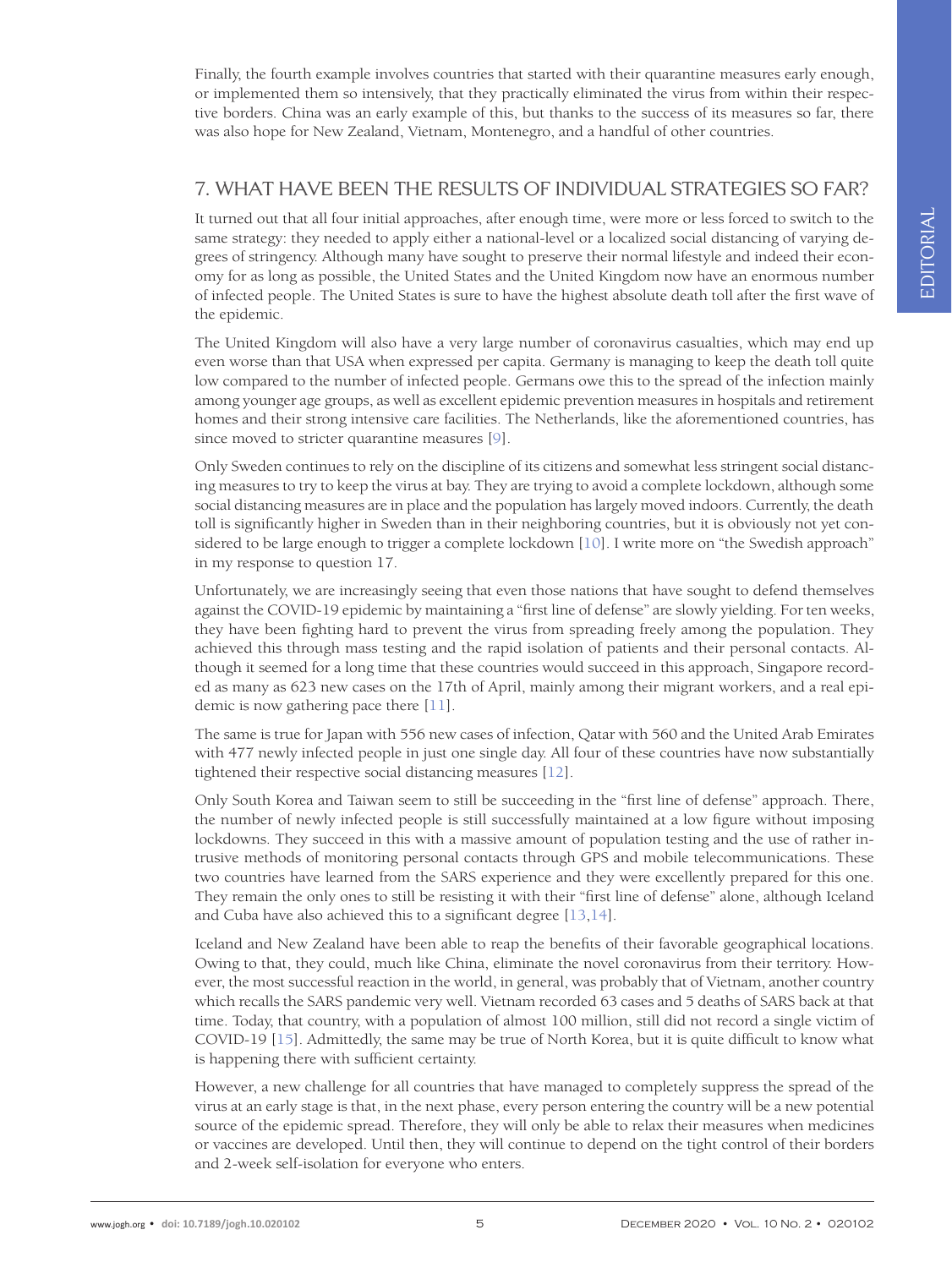A more general conclusion is that nearly all countries across the world were forced, at least over a period of time, to abandon their initial strategies and move to stricter lockdown measures. There are only a few rare exceptions. Elsewhere, the rapid spread of the new coronavirus simply could not be averted using any other means.

# 8. ARE THE QUARANTINE MEASURES JUSTIFIED, GIVEN THE REAL DANGER OF THE VIRUS AND THE DAMAGE TO THE ECONOMY?

To answer this question clearly enough, we should first have sufficient certainty what the real threat of the virus could be at the level of the entire population. We should also fully understand the economic, health, and any other indirect threats from ''halting the world" over several weeks. Unfortunately, at the time of writing this article ( $1<sup>st</sup>$  of May, 2020), we still do not know with sufficient precision the answer to either of those questions. Therefore, all countries are making their own decisions in the face of this unexpected situation, which is entirely new to us and still quite unpredictable.

The extent to which all the measures were justified will be carefully evaluated by science for years to come. The epidemiological profession is still trying to assess the real threat of the virus by employing its methods. The parameters of epidemiological models have been changing. Epidemiologists have been refining them for weeks with each new survey conducted. During this time, it is quite understandable that many people became impatient.

In some countries, a specific problem arose: the results of their health care system's fight to prevent the spread of COVID-19 were so good, that an increasing number of people no longer saw the measures as justified. Some start criticizing the measures openly. They did not understand that they only encountered few victims during the lockdown precisely because the measures were timely and rigorous. In that sense, some countries are slowly becoming "victims" of their own good results.

However, most people in those countries that have experienced a significantly worse epidemic have quickly realized that "preserving the economy" is very much an illusion until the spread and effects of the new coronavirus are controlled. In the world's largest economic and military power, the United States of America, there was substantial public support for no strict anti-epidemic measures if they would be likely to ultimately harm more than help.

Then, in New York, Detroit, and some other areas many people started to die and hospitals became heavily burdened. The media's intense focus on the pandemic has forced most of the population to retreat into their homes, regardless of their plans and the recommendations in place. As a result, jobs began to vanish at an extraordinary pace. The number of unemployed people in the United States has increased at a rate likely not seen since the "Great Depression" that began in late 1929, and it may now surpass it. Thus, in the USA, tens of thousands of people will die in the initial wave of this epidemic, and the economy will also receive a major blow [[16](#page-16-15),[17](#page-16-16)].

However, there are still quite a few fairly loud and articulate calls in the media asking for readiness to pay that price and ''immunize" the population if we could all then resume our normal lives as quickly as possible. These voices believe that such an approach will prove to be better in the long run than quarantine and the consequent collapse of the economy.

The premise for such thinking is that in this first epidemic wave, the level of the population exposure sufficient for "collective immunity" against coronavirus and stopping its further spread will be reached. This level, however, depends on the "spread rate" of the virus, ie, its infectivity. Unfortunately, the level of infectiousness of the new coronavirus appears to be somewhat higher than the initial estimates from Wuhan initially suggested. This then requires a higher proportion of the population to get over the infection to reach collective immunity and stop the epidemic.

At very high levels of infectivity, a proportion of the population that needs to become immune will no longer be 50–60%, but perhaps 70% or even more. In the USA, however, not enough people have been exposed to the infection so far. Barely 10% of the total population had been infected there to date [[18](#page-16-17)]. However, in a country of almost 330 million people, this is still a huge number, so the casualties are already very significant.

Furthermore, in the context of population exposure strategies to preserve the economy, one should also have faith that this immunity will be long-lasting. There has not yet been enough time for this to be ex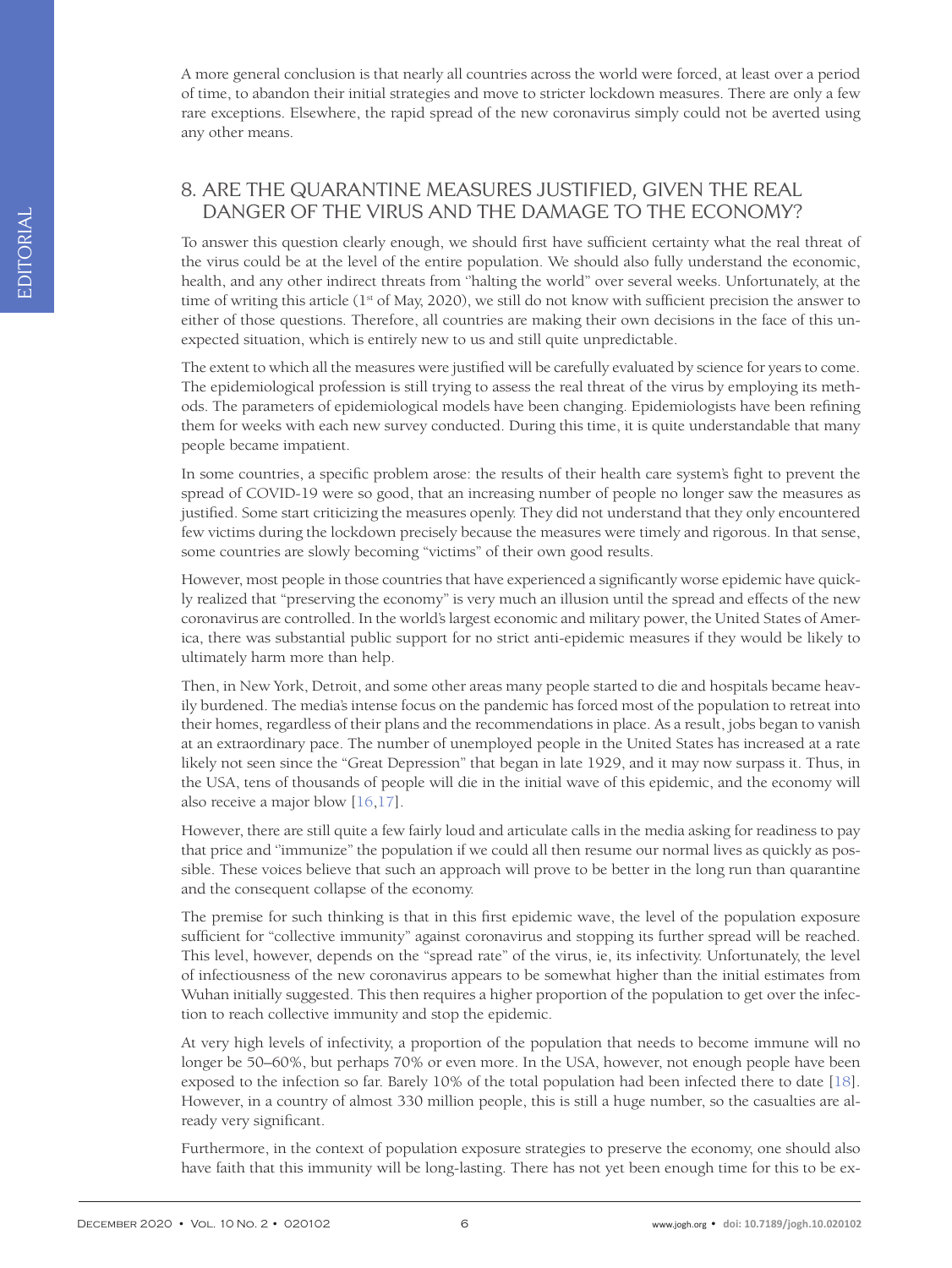plored scientifically, let alone clearly confirmed. Finally, it is hoped that the genome of this virus will remain relatively stable. If it mutates from year to year, much like the flu virus does, the immunity acquired the previous year will no longer protect someone the following year. If we do not receive the vaccine or effective medicines by then, we will have to face a large number of new coronavirus victims once again. This would make all the casualties of the first wave of the epidemic that died so that the rest of the population develops "herd immunity" rather futile, as they could have been prevented with the introduction of lockdowns.

To summarise, the COVID-19 pandemic may, in some unforeseen way, be resolved faster than it appears possible at this point. After that, economies may recover very quickly, or they may not. We are yet to observe this in the coming months. But for many decades, the development of the economy has always meant better human health. It also worked the other way around, meaning that the better health of the people also contributed to economic productivity. However, in this unusual and entirely new situation, the concern for public health threatens the functioning of the economy.

Moreover, there is no "theoretical model" of how much life can be reasonably saved, with the sacrifice of a percentage of the economy. Moreover, there are no good estimates as to whether this economic downturn will have worse health consequences than the pandemic itself. However, one of the most important reasons as to why the vast majority of the world's countries have chosen measures of social distancing to prevent the spread of the virus is because we still know far too little about the virus. It seemed reasonable, therefore, to buy some time. This will give us a much better idea of what kind of danger we are dealing with and what strategies might or might not be effective. Things are changing, quite literally, day-byday. It is becoming clearer which measures will work and which are less likely to succeed.

#### 9. WHAT DOES THIS MEAN FOR THE COUNTRIES THAT ARE IN LOCKDOWN AND WHEN COULD THEIR MEASURES OF SOCIAL ISOLATION BE ABOLISHED?

If we underestimate this virus after we leave quarantine, coronavirus' free spread among the population will likely occur again. If people start dying of COVID-19 again in large numbers, it is likely that many people would retreat inside their homes as they did initially. Then, it would be difficult to "save the economy". If it were so easy to get out of this situation, countries across the world would not be resorting to these strict anti-epidemic lockdown measures. In the vast majority of them, national economies are highly dependent on small and medium-sized companies and as such, they are all in a similar situation. Therefore, countries should work as actively as possible to plan their exit from quarantine, but also to do this with a good deal of caution.

It is certainly good that many countries have now shown that they are able to curb the COVID-19 pandemic using anti-epidemic measures. Of the EU member states, by the 19th of April, 2020, Italy accounted for 22745 deaths, Spain 20002, and France 18681, while the UK, an EU member until recently, had 14576 casualties. Belgium, Germany, the Netherlands, and Sweden had between 1000 and 5000 deaths, and even non-EU member Switzerland was in this class. Portugal, Austria, Ireland, Poland, Romania, Denmark, the Czech Republic, Greece, and Hungary counted their death toll in three-digit figures, as did Norway and Serbia, which are both outside of the EU [[9](#page-16-8)].

Several other countries in Eastern Europe had much fewer deaths after the first eight weeks of fighting the virus, as a result of early lockdowns. This is certainly encouraging is a praiseworthy success for those nations' epidemiologists and Civil Protection Headquarters. However, if one wants to understand the true state of affairs with this pandemic when countries are performing well, it is a good idea to look first at Singapore, the United Arab Emirates, Qatar, and Japan. These ambitious nations strive to be the best in the world in solving pretty much every task. That is why the state in those countries is a reliable reflection of what can be expected in the best-case scenario. All four of them are currently fighting outbreaks with a free spread of COVID-19 and they have introduced stricter measures of social distancing−something that only a few would have expected two weeks ago [[9](#page-16-8)].

What does this mean for countries that locked down early and successfully? Suppose they all manage to reduce the number of people infected within their borders to just a hundred by their quarantines. Those hundred infected people would not be apparent to anyone when the lockdown is lifted. They would need to be discovered through testing. This would be done based on the symptoms that they would all develop. Unfortunately, if all the precautions are abolished, those one hundred infected may lead to a thousand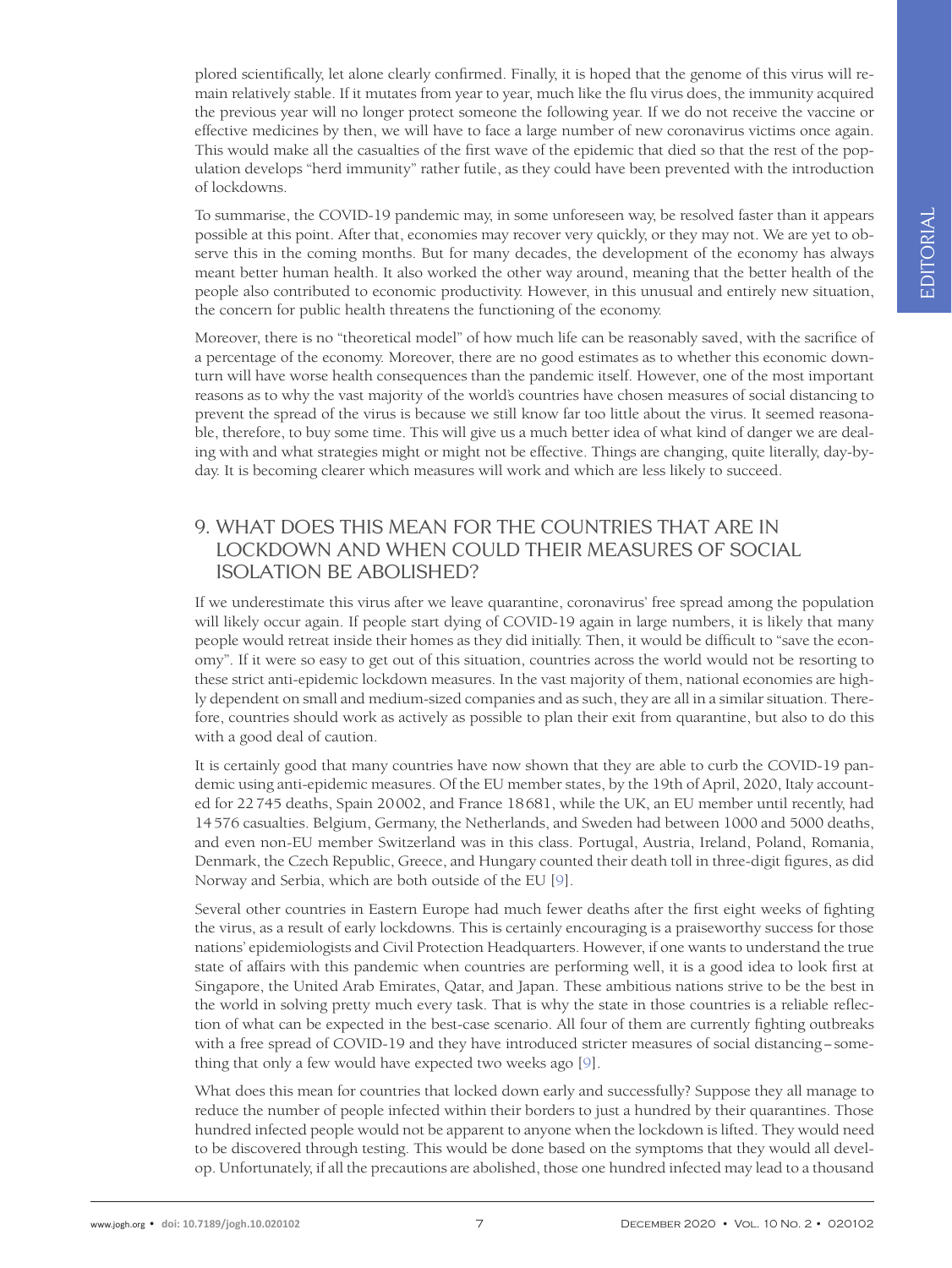infected in just one week, and then ten thousand in the next week. This could lead to a new lockdown. This virus is spreading so quickly and so easily, with such a high rate of spread, that it presents us with very difficult decisions to make.

#### 10. IF IT IS TOO DIFFICULT TO ASSESS THE EFFECTS ON THE ECONOMY AND OTHER INDIRECT ADVERSE EFFECTS, WHEN SHOULD WE AT LEAST BE ABLE TO DETERMINE THE REAL DANGER OF THE VIRUS? TESTING FOR ANTIBODIES AMONG THE GENERAL POPULATION WAS RECENTLY CONDUCTED IN SEVERAL COUNTRIES. IT SHOWED THAT MANY MORE PEOPLE WERE INFECTED IN COMPARISON TO THOSE WHO TESTED POSITIVE AND WERE OFFICIALLY REPORTED. DOES NOT THIS MEAN THAT COVID-19 IS NOWHERE NEAR AS DANGEROUS AS IT SEEMED INITIALLY?

The danger of a virus in an epidemic depends, in principle, on its two basic characteristics. In my popular articles, I refer to them as the "rate of death" and the "rate of spread". I do this for clarity because there are other professional names for them.

The "death rate" is calculated by dividing the total number of deaths from COVID-19 by the number of all who were infected with the virus. For the COVID-19 infection, the death rate cannot be as high as 3.4%, which was an estimate quoted by the Director of the World Health Organisation in the early days of the epidemic [[14](#page-16-13)]. In that estimate, the denominator was based only on persons who had reasons to be tested and were then confirmed positive for coronavirus. In doing so, the denominator did not include all those infected who were not tested. We could not say how many of them existed in any population.

We knew then about the Hubei province that more than 2000 died and that the number of deaths divided by the number of confirmed infected was 3.8%, and in the City of Wuhan, it was as high as 5.8% [[7](#page-16-6)]. Based on the experience of previous respiratory outbreaks, epidemiologists did not believe that every twentieth infected person would die. Specifically, infected physicians at Wuhan's hospitals had a significantly milder clinical picture when compared to their patients with severe COVID-19. This was a sign that patients in hospitals represented only the extreme end of the clinical presentation, ie, the most severe part of the much broader range of symptoms among the wider population. How many more were actually infected on the streets of Wuhan and had milder symptoms? No one knew.

Wuhan is a huge city with 11 million inhabitants. There could have been as many as 100000 infected at the time, as the first figures used to compute the "death rate" suggested. But there could have been as many as a million. If this was the case, then the first estimates of "death rates" of 3–6% should have been divided by ten. But because of the size of Wuhan, the number of infected could have theoretically been as high as 10 million. If that was the case, then the first estimates of "death rates" should have been divided by one hundred.

Assuming that the number of infected people should be at least several times the number of people who tested positive for coronavirus in Wuhan, this meant that instead of death rates of 3.4% for the world, 3.8% for the Hubei province, or 5.8% for the City of Wuhan, the rates should be much lower. This is because epidemiologists believed that a large number of people who have milder symptoms and had not been tested needed to be taken into consideration, too.

On the 1<sup>st</sup> of March, 2020, I made a public prediction of an estimate of "death rate" that was between 0.5–1.0%. In doing so, I said that even a "death rate" of 0.5% was actually a "conservative" estimate since those infected in Wuhan could in principle be between ten and a hundred times higher, due to Wuhan's sheer size. But, if it is indeed less than 0.5%, it's already in the rough area of the rate of death from more severe flu.

However, until we have a good understanding of what the denominator is, we will not be able to properly assess the risk of this new coronavirus for public health. During April, the scientific community finally began to receive the first reports from the Netherlands, Denmark, Italy, Iceland, and California [[19](#page-16-18)[,20](#page-17-0)]. Researchers at all of these sites have finally begun to search for antibodies in the blood that indicate that people have become infected with COVID-19 and have become immune to the virus without even knowing it. When such a survey is conducted on a sample that should be representative of the population, we say that we are carrying out the studies of so-called "seroprevalence".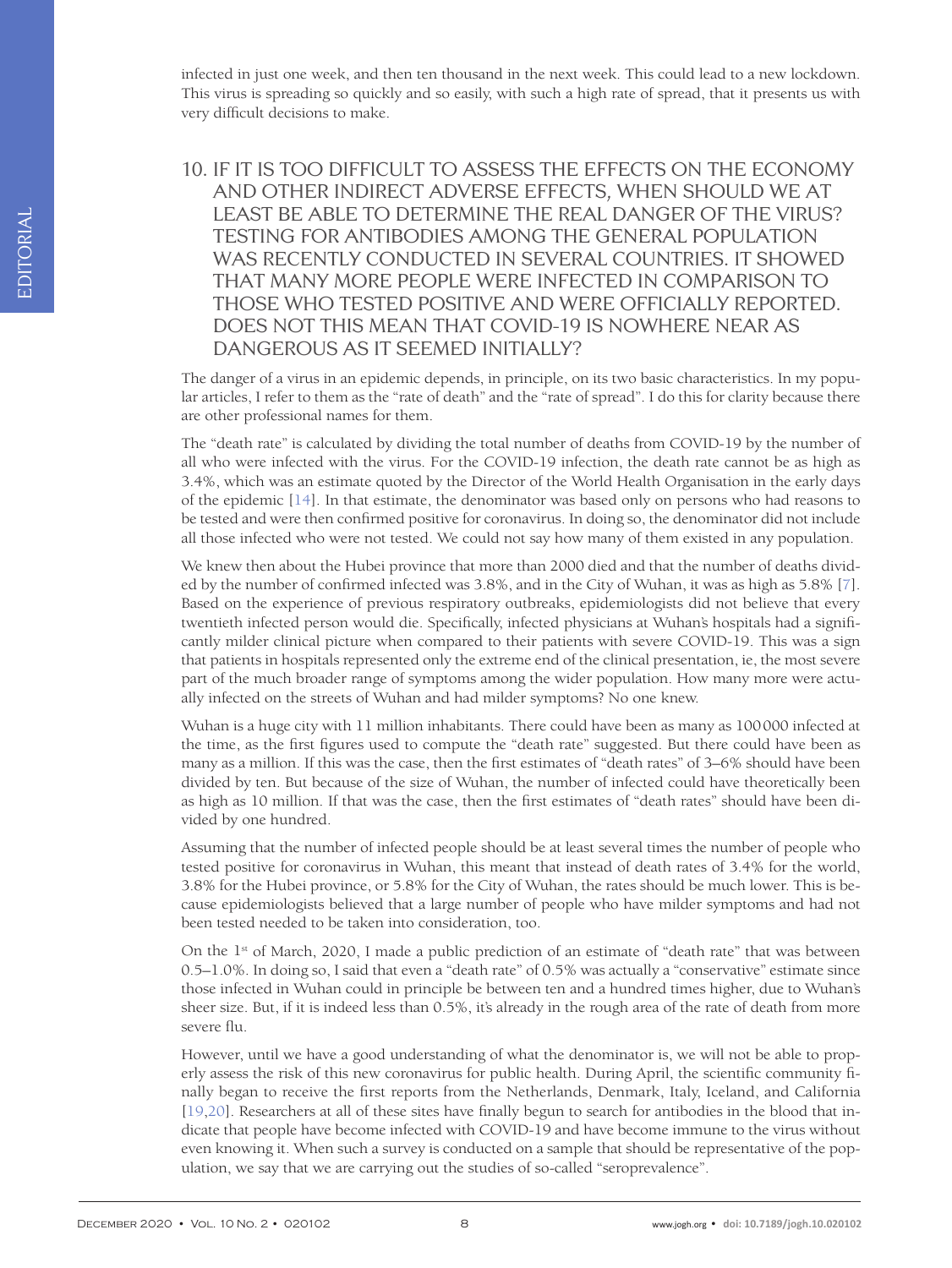### 11. EFFORTS ARE MADE TO DETERMINE THE FREQUENCY OF PREVIOUS POPULATION EXPOSURE TO THE VIRUS WITH THE DEMONSTRATION OF AN IMMUNE RESPONSE. WHAT ARE THE CONCLUSIONS OF THE FIRST STUDIES CONDUCTED IN SEVERAL DIFFERENT PLACES?

They have confirmed exactly what most epidemiologists have assumed from the beginning. The number of people infected with the new coronavirus was an order of magnitude higher than the number that tested positive in all of the countries where this was determined. Only a fraction of the population had been infected before the lockdowns, less than 10% in nearly all settings. In the California survey, between 2.5– 4.0% of the population were infected [[19](#page-16-18)[,20](#page-17-0)]. In those countries where the "death rate" was driven up by numerous deaths in retirement homes, we should expect a death rate of anywhere between 0.5% and 1.5%. But in Santa Clara, California, where this was not the case, a "death rate" may even be lower than 0.5% [\[19](#page-16-18),[20](#page-17-0)].

These new insights also confirm that the messages from the experts, scientists, and the national civil protection staff about COVID-19 from the very beginning of the pandemic have not been inaccurate. There are two reasons, however, why the correct interpretation of the danger of COVID-19 to the public may have seemed distorted at times. The first one is that the general public does not seem to have even an approximate impression of the danger of influenza as an infectious disease. Flu is not "just flu". Influenza is a disease that claims between 250000 and 650000 victims worldwide every year, even with vaccination readily available [[21](#page-17-1)]. In Italy, about 20000 casualties were attributed to the flu during the 2014-15 flu season, and as many as 25000 in the 2016-17 season [[22](#page-17-2)]. Over in the US, as many as 61000 deaths were attributed to the flu in the 2017-18 season [[23](#page-17-3)]. But the impression of the population about the danger of the flu has become so mild that people do not even ask to get vaccinated, although they are free to do so.

Flu is, of course, a completely new and different disease each and every year. The Seattle-based Institute for Health Metrics and Evaluation (IHME), in its latest estimates, predicted that the number of people who may die from COVID-19 in most countries by autumn 2020 is comparable to severe flu, assuming that anti/epidemic measures against COVID-19 have taken place [[24](#page-17-4)]. The peak of the epidemic wave in terms of deaths in many European countries was scheduled for mid-April, and that was exactly what has been witnessed. I hope that this will contribute to the public's continued confidence in the epidemiology as a profession [[24](#page-17-4)].

Another reason why the comparisons with more severe flu from the beginning of the pandemic appeared to have been wrong was the events in Italy. The way they were portrayed by the media at the time seemed entirely incompatible with public understanding of the flu. However, Italy presented a version of the epidemic spread of COVID-19 where the epidemiological response was largely missing, and the virus spread freely and quickly among many of Italy's very old people. The situation there was dominated by epidemics in retirement homes and hospital wards. As a result, the number of infected, and thus of the dead, rose very sharply. The mean age of those deceased was more than 80 years, but this was not apparent from media reports. This is why the "death rate" seemed to exceed 5% [[6](#page-16-5)].

This sounded very scary indeed at the time. However, it was not clear at all from the media reports that the virus was spreading rapidly among the population who were most likely to die, which would provide a correct perspective for those figures. Almost 90% of the deaths were in people who were over 70 years old. In the vast majority of those cases, they were already suffering from one or more serious illnesses. This important information was not clearly communicated. The media only reported on the huge number of deaths, and occasionally on isolated younger patients or terrifying individual testimonies [[6\]](#page-16-5).

In their early addresses at the end of February 2020, many epidemiologists suspected that the victims would be predominantly elderly people. For most COVID-19 victims, their lives would be shortened by several years, which would be spent at an older age and undergoing treatment for pre-existing illnesses. There is also another important detail that epidemiologists also emphasized in their first addresses, but due to the then lower level of understanding of pandemics, only a few people noticed or understood that point. In the beginning, journalists and the general public were primarily concerned with the question of the "death rate", and whether the virus could mutate to increase it and kill more people among those infected. At first glance, that does seem to be the most important question. But many epidemiologists kept saying that the virus could also mutate in another way, to start spreading more rapidly. I personally stated this publicly as early as on the 27th of February, saying that I was actually more worried about that possibility.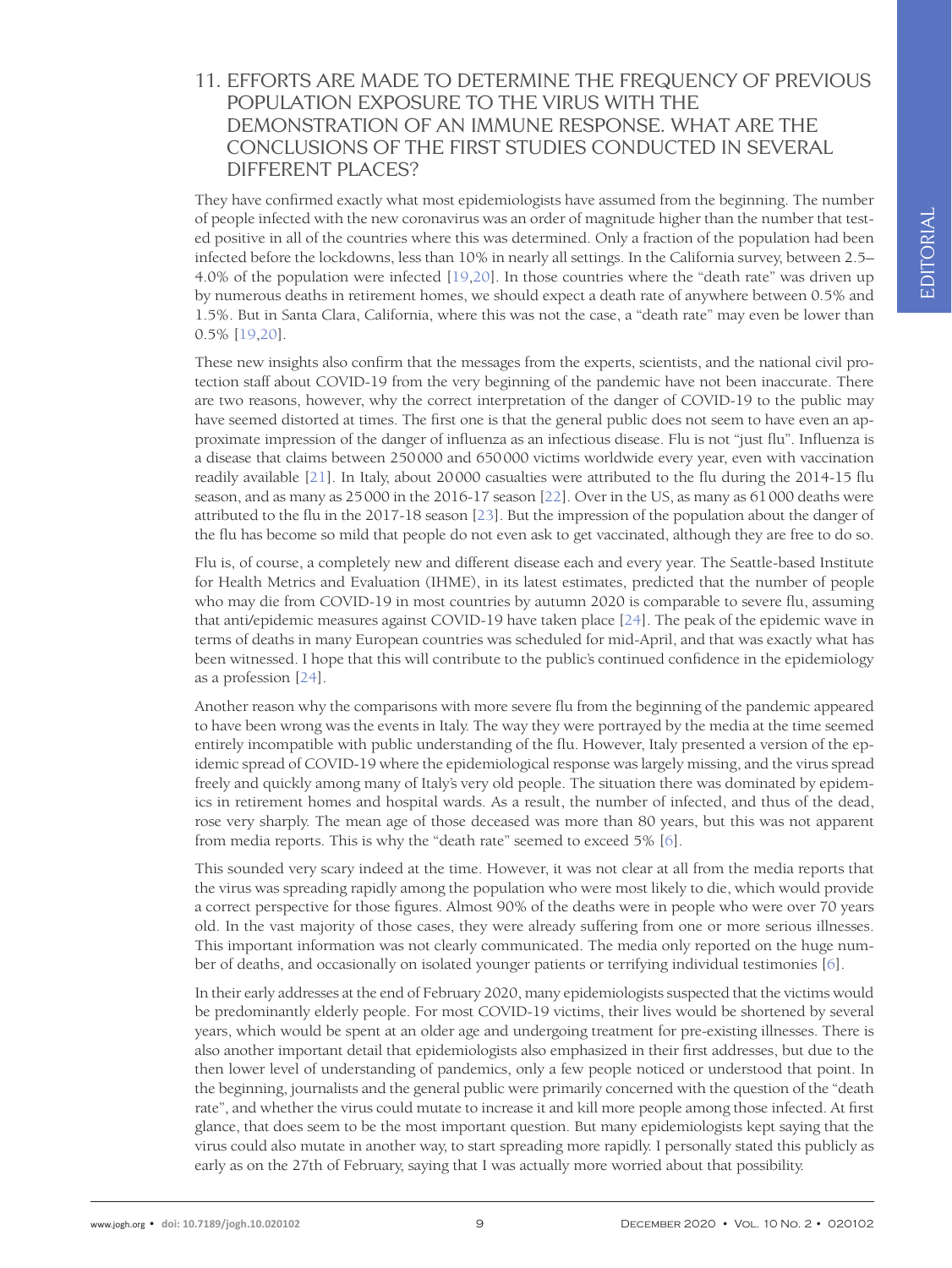## 12. WHY IS THE HIGH RATE OF SPREAD OF THE VIRUS (R0) OFTEN MORE WORRYING FOR THE EPIDEMIOLOGISTS THAN ITS HIGH INFECTION-FATALITY RATE (IFR)?

The problem of the rapid spread of the virus, measured through R0 parameter, seemed far less important to the public at the time than the "death rate". But it presents a greater challenge to epidemiologists when they are planning measures to contain the epidemic than the "death rate" itself does. From an epidemiologist's perspective, even a very high "death rate" at which we can still monitor and isolate all infected persons and their contacts is easier to deal with than a low "death rate" with a very rapid spread. The best example is this new coronavirus, which has caused us significantly greater problems with its death rate of around 1% compared to SARS, MERS and Ebola, whose death rates were 10%, 35%, and about 50%.

When the virus arrived in Europe, my concern over the speed of its spread has, unfortunately, came to fruition. The virus' "spread rate" seemed to be underestimated initially. Its rapid spread made the novel coronavirus significantly more dangerous than its "death rate" did. Initial estimates of the R0 coefficient were around 2.2, but in my own calculations the behavior of the virus in Europe was more consistent with the values within the range of 2.5-4.0, if not more [[25\]](#page-17-5). This meant that each infected individual could infect another three to four healthy individuals. There has even been a pre-publication recently claiming that it was 5.7 [[26](#page-17-6)]. It is possible, however, that this estimate is somewhat too high, but values higher than 3.0 would imply a very rapid spread and should not be underestimated.

#### 13. IF THE "DEATH RATE" IS NOW ALMOST CERTAINLY AROUND 1% OR LESS, AND IT MAY EVEN BECOME LESS THAN 0.5% IN TIME, DOES THIS MEAN THAT WE CAN END THE QUARANTINE MEASURES AND IGNORE COVID-19, JUST AS WE NEGLECT THE FLU?

Epidemiologists would be very happy if they could answer positively and say that this was the end of a major public health emergency. However, many things related to this pandemic are considerably more complex than typical public communication related to most other issues. Therefore, the conclusion that follows from the reduced estimates of the "death rate" is still not all that simple.

Unlike other diseases that health care systems regularly face, COVID-19 also has a "fourth dimension" − time. It uses this additional dimension to cause problems that we are simply not used to. In medicine, doctors see too many cases of a certain illness at the same time when, eg, the trauma clinic needs to deal with injured people from a large train or bus crash and they do not have sufficient capacity to help everyone. Another example is wartime surgery, where several military surgeons would need to deal with the sudden emergence of a large number of wounded soldiers following an unforeseen battlefield tragedy. But beyond those rare examples, having too many patients with the same life-threatening condition at the same time is not something that medical professionals often need to worry about.

So, let's suppose for a moment that this relatively small "death rate" of somewhere between 0.5% and 1% for most western populations is really the only danger associated with it. Then, the new coronavirus could be compared to a monster slowly approaching us from afar. We can see increasingly clearly that the monster is physically small, it reaches only up to our waist. So, we begin to relax. We assume that we should be able to knock something that small to the floor and master it. But, we are only looking at it from the front as it approaches. We cannot check what it has behind its back. There, in a dimension we cannot see, this short monster is hiding three metal bars. When the monster finally stands right before us, if we let him out of our sight for one moment, he will be able to hit us over the head with one of these metal bars at an unbelievable speed.

The first problem that the new coronavirus causes us from that fourth dimension, beyond the death rate itself, is its rapid spread. If we allow it to spread freely among the population, it will infect hundreds of thousands from just one infected person in only a matter of a month or two. Even with a small "death rate", it will soon lead to thousands of severely ill patients who would require intensive care. All those who do not receive care would then die of suffocation. They would die alone in hospitals because their families would not be allowed to the infected wards. The burial conditions of all the deceased would also be limited and quite different from the usual customs. This is not a fate that anyone would wish on an older member of their family, so it should be avoided.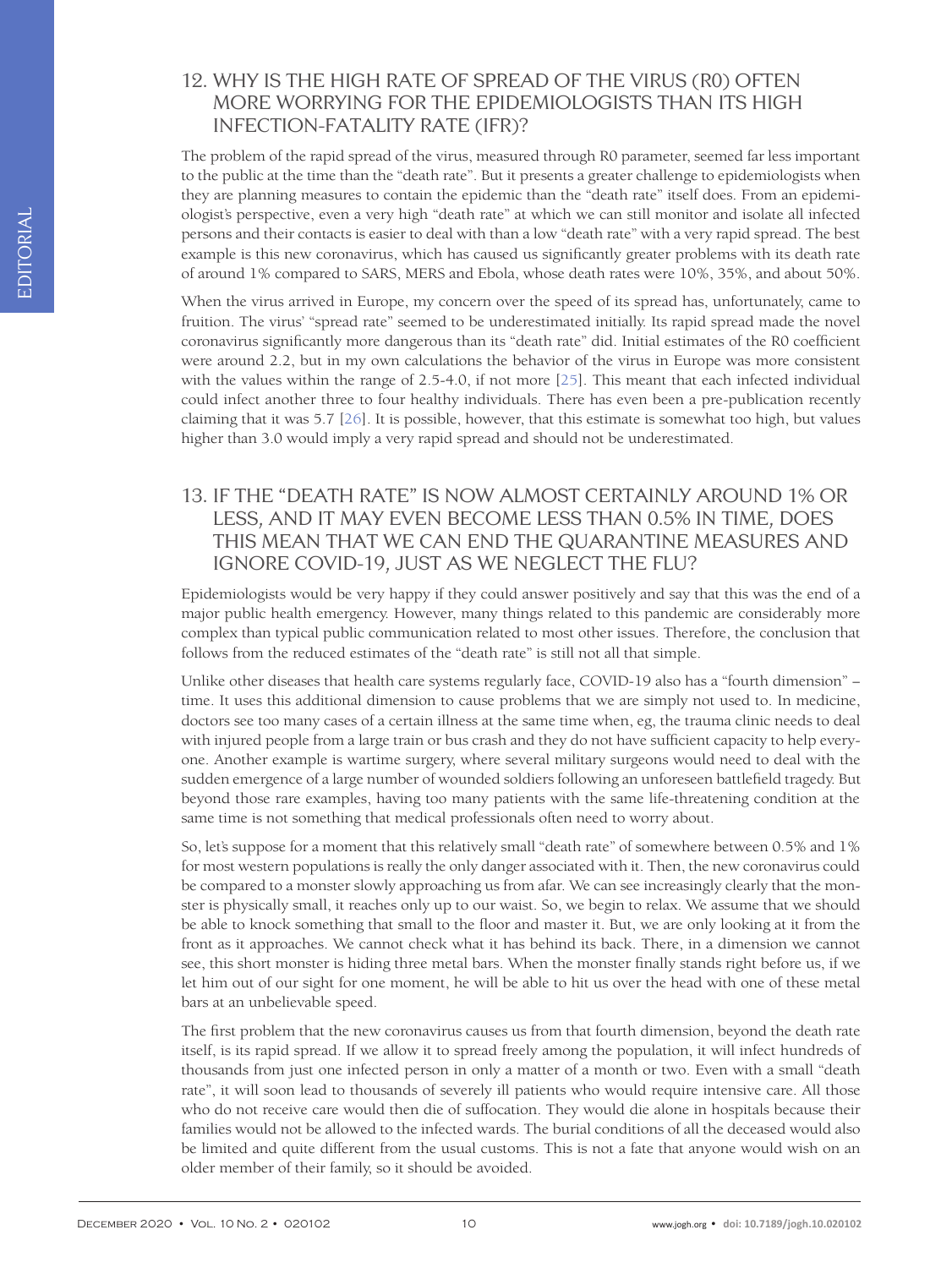Another big problem is that the new coronavirus has two faces. When it spreads in the community it is relatively harmless, causing mild to moderate symptoms in most people. But, when it enters into a vulnerable population, such as hospital wards, rehabilitation centers, or retirement homes, it spreads at a tremendous rate, because everyone is particularly receptive. The main problem, though, is that the coronavirus "death rate" then increases by at least ten or twenty times. Among such subgroups, it can kill up to every fifth or tenth infected person, depending on how old and sick they already are. In many European Union countries, a considerable proportion of the total number of deaths was caused by severe outbreaks occurring in retirement homes.

The third metal bar this little monster has in its arsenal is the indirect effect of the virus on the health system, which causes mortality from all other diseases to increase. Specifically, if the virus was simply allowed to spread freely, hospitals would temporarily be crowded with infected patients, doctors, nurses, as well as people who come for check-ups or visits. Many health care professionals would end up either on sick leave due to COVID-19 or in self-isolation so as not to spread the infection to patients in serious conditions. Many patients would then be moved out of hospitals for home care. A disruption of the health system would cause those with other health conditions to die more frequently.

These are the three big problems that no one has a clear answer to yet. This is also why more or less everyone has resorted to a lockdown. The virus is still among us and we have seen at what speed it will continue to spread if we allow it to do so. The first lockdown allowed time to plan the support for the economy, too. However, a second lockdown would really hit the economy hard and frustrate tourism and many other businesses globally.

# 14. IN VIEW OF MANY AMBIGUOUS RECOMMENDATIONS AND FAKE NEWS, WHAT PRACTICAL ADVICE CAN BE GIVEN TO PEOPLE DURING LOCKDOWNS?

First, not all uninfected people are in equal need of protection. The most important group of uninfected people are immunocompromised people−hospital patients in transplant wards, patients with chronic lung or kidney disease, diabetes or cardiovascular disease, especially those with high blood pressure, patients with malignant tumors receiving radiation or chemotherapy, as well as anyone over seventy years of age [[27\]](#page-17-7).

They should be particularly protected from infection if they already have a chronic underlying illness and if they live together in large numbers in retirement homes. These are uninfected persons who should really avoid contact with infected persons. In this next phase of the fight against COVID-19, the successes of individual countries will be measured first and foremost by how well they have managed to protect their hospitals and retirement homes.

Then, most of the ambiguities after the lockdown were related to whether or not people could leave their homes, sing on windows and balconies, whether they should wear masks, gloves, and how to dispose of shoes; and whether or not we should disinfect packaging from grocery stores.

We are being confronted with a virus that has shown that it spreads rapidly and very successfully among humans, and it was not yet clear how. Such viruses are usually transmitted by droplets of exhaled air, but also by fingers after someone who is infected touches their eyes or their mouth and nose. We can expect the presence of the virus in tears, mucus from the nose, and in saliva. Another person may inhale it, but also touch the location or object that an infected person has previously touched.

What does this mean for the issue of leaving homes? Theoretically, it is possible to breathe in the air where someone has previously coughed or spoken loudly. Also, it is possible to touch the handrail where someone infected had touched it before. The same is true for door handles. The risk of being infected in this way is, of course, very low, but the transmission of the virus in such a way is not entirely impossible.

Many people need to move and exercise to maintain good health. For this reason, it's difficult to make a strict recommendation that would apply in all situations and for everyone. For older people, it is certainly better to stay indoors, while for younger people, it is probably better to accept a low risk, go out, and maintain health.

There were a lot of ambiguities surrounding the issue of face masks. There are several sub-questions that should be distinguished. First, do masks primarily serve to protect us or others? If they serve to protect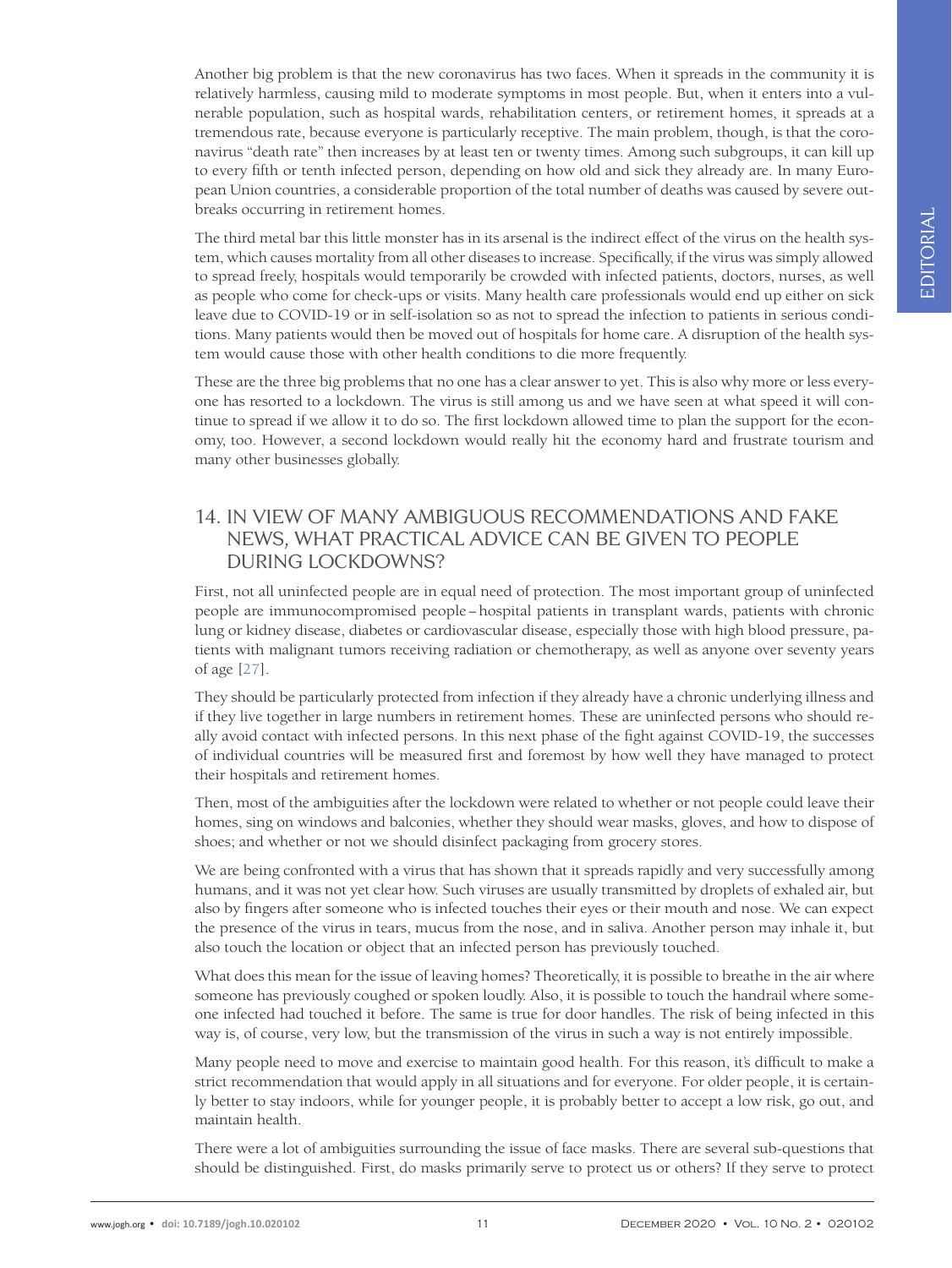ourselves, then they need to be special, more expensive masks. But in that case, everyone should wear them. As it is difficult for each country to plan for the procurement of special protective masks for all of its citizens, especially since they also have a shelf life, personal protection masks from infection are procured and kept for health care professionals. They will certainly be exposed to infected people. Such protective masks should also be distributed to those who are particularly at risk because of their age or their state of health.

For everyone else, if they were just walking down the street, protecting themselves in such situations is not as important as the above examples from an epidemiological point of view. It is much more important, however, that someone who is infected but has no symptoms does not go on to infect others. Since we cannot know who is infected until they present with symptoms, it is reasonable for everyone to cover up their mouth and nose in some way so as not to inadvertently spread the infection to others.

So, whatever can be done to make it more difficult for the virus to jump from one person to another, should be done. The reason why in many countries there is no strict recommendation on wearing masks is that medical recommendations need to be made on the basis of solid scientific evidence. However, in the case of mask effectiveness, it's difficult to obtain a sufficient type of evidence when the required outcome of the study should be whether or not there is more or less contamination. When it comes to such research, it would be difficult to grant ethics approval to conduct it.

Therefore, what we know about the effectiveness of masks is based on studies that were not optimally designed, which is why it is difficult to get a firm recommendation from any official body. Epidemiologists believe that masks will help to lower the spread of the infection and that people should cover their nose and mouth so as not to accidentally infect others, especially if they are indoors. They can also use a scarf, a handkerchief, a surgical mask, or anything that would help towards this aim. Common sense suggests that any disruption of the viral spread will help combat this pandemic, even where we do not have the solid scientific evidence we would like in order to make for such a recommendation.

Similar to the question of singing on balconies or going out for a walk, the risk of getting infected through touching packages in supermarkets is probably very small, but until it is better explored, it cannot be completely ruled out. However, those who become infected in this way are likely to have a significantly lower initial entry dose of the virus than via inhaled air. Therefore, the course of the disease may be milder, although science has yet to confirm that hypothesis. But it would be no surprise to epidemiologists if this was proven, although it should always be reiterated that surprises are always possible with new viruses.

#### 15. WHAT ARE SOME NEW PIECES OF NEWS FROM THE WORLD OF SCIENCE THAT WE SHOULD PAY ATTENTION TO?

A great deal of scientific research on COVID-19 is currently being conducted in a way that would be quite unacceptable to rigorous science under usual circumstances. All work seems to be done at speed, using very small samples that are often not sufficiently representative for the general population. This highlights only some of the imperfections of COVID-19-related research. Many details that must normally be carefully considered in study design are being neglected in the interest of speed. This led to a parallel epidemic of superficial research, seeking to answer the open questions as soon as possible. Unfortunately, a quickbut-wrong answer can do more harm than the one that is obtained more slowly, but which ends up being correct. But decision-making needs are time-sensitive, which should also be appreciated. This is why decisions in this crisis would often be made using suboptimal information.

An additional issue is that just about every piece of published research received immediate and massive media attention globally. This drove researchers to publish so-called "pre-prints". Those are scientific papers that anyone could write and publish on a platform for pre-publications, without them being subjected to a serious scientific and professional scrutiny through peer-review. Scientists are trained to understand whether those pre-prints are serious research or have major shortcomings. However, journalists and the general public will have a much harder time assessing that. Therefore, we entered a cycle of daily media reports on various "scientific discoveries" which either proved false or unfounded in about a week or two. It's a shame that so much time and media space was devoted to unfounded reports and results. It was one of the basic features of the "infodemia" that has now taken hold.

One research question worth exploring is whether the virus can return and infect again those who have already had COVID-19 and were negative on their coronavirus tests [[28](#page-17-8)]. This is now being investigated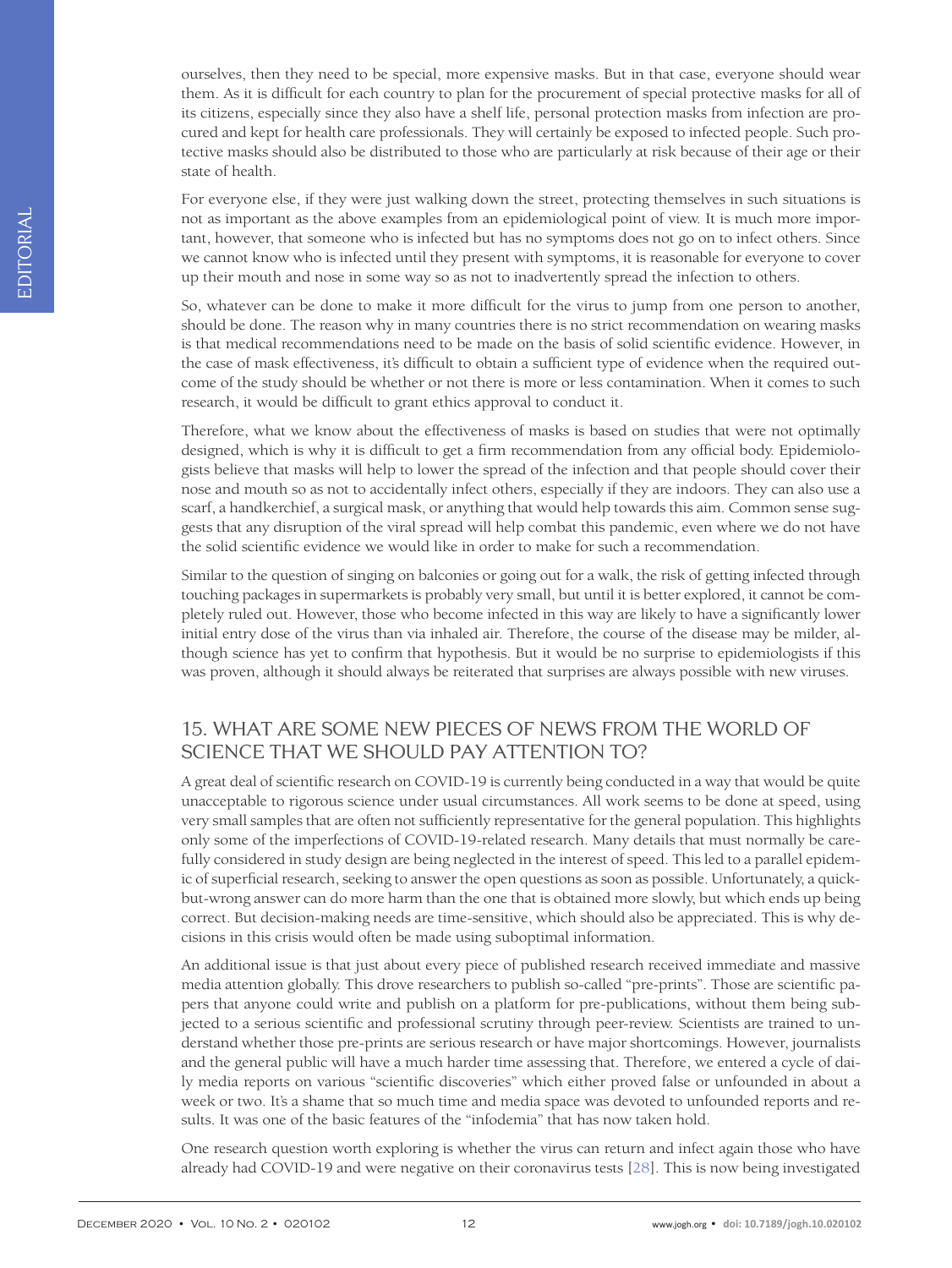in more detail. It is possible that sporadic reports of such reinfections can be explained by the tests not being reliable enough, or that it may take much longer for the virus to completely disappear from the body than was initially thought. However, if it turns out that those who have already had the disease can become infected again very soon after getting over COVID-19, that would be very unfavorable. It would mean that the acquired immunity is not permanent and that the vaccine may not be able to help as much as we had hoped. But, it is still too early for such conclusions.

Furthermore, it is becoming less likely that the virus will disappear with the arrival of warmer weather. Recent data from West Africa and many other very hot and humid places show that it is spreading rapidly and successfully [\[29](#page-17-9)].

The antiviral drug lopinavir, which works by inhibiting proteases, and together with ritonavir, which is effective against the HIV virus that causes AIDS, has not shown efficacy against COVID-19 [[30](#page-17-10)].

Comparison of the data from China, Italy, Spain, and the US have shown that the new coronavirus has not mutated in terms of a higher "rate of death" or a higher "rate of spread". Its genome seems to be considerably more stable than that of the flu virus [\[31](#page-17-11)].

In addition, there are very early first indications that science has yet to confirm through a proper study design that blood plasma transfusions from those who have recovered from COVID-19, through early-response circulating antibodies, may give a bit of hope to severely ill coronavirus patients. However, the samples which were studied were so small that this line of research needs further work [[32](#page-17-12)].

The most promising story from March and April was the initial efficacy of the antiviral drug Remdesivir. This drug is quite elegant in its approach to prevent RNA viruses from replicating. It is an adenosine analogue and is inserted into the strands of the viral RNA molecule, causing the premature termination of protein synthesis. It was supposed to be a cure for Ebola, but it did not show the desired efficacy against that disease [[33\]](#page-17-13).

In the first-ever study among severe COVID-19 patients, which was not designed as a properly controlled trial, it showed possible efficacy in about two-thirds of severe coronavirus patients. The study reported that the death rate of those on respirators decreased from about 50% to 15% [\[34](#page-17-14)]. Because of this, Remdesivir should be closely monitored. However, it should be reiterated that the studies conducted on medicines against COVID-19 so far have not adhered to the usual standards. They have been conducted without a control group and we will require much more extensive and better-designed research to properly understand the effectiveness of Remdesivir and other medicines. But in light of all current insights, Remdesivir, with the knowledge of a lower "death rate" in the community, is still the best news we currently have on this front.

# 16. WHY DID EASTERN EUROPE HAVE BETTER RESULTS FROM WESTERN EUROPE IN DEALING WITH THE INITIAL WAVE OF COVID-19 PANDEMIC?

The reasons are quite complex and I explained them in great detail in two separate articles [[6](#page-16-5),[35\]](#page-17-15). There was a cascade of causes that led to the virus spreading behind Italy's "first line of defense", which led to an exponential growth of the number of infected cases. Then, there were several facilitating factors that allowed the virus to spread throughout Western Europe. As an example, ski resorts and UEFA Champions League games were among them, but they were not the only major routes of spread from country to country [[6](#page-16-5)].

Also, the reasons why Italy and other European countries were late with resorting to lockdowns are also complex. They had to do with interactions and communication between politicians, epidemiologists, and the representatives of the private sector. In eastern Europe, it is possible that there was less consideration of "saving the economy", and more of "protecting the people" during critical decision-making processes that were happening under pressure and great uncertainty described earlier [[6\]](#page-16-5).

However, the most important individual factor that determined the epidemiological situation in western and eastern Europe during the first wave of the pandemic was the pattern of population mobility. Western European countries that had lots of air travel with China and also heavy traffic in all forms between themselves in February and early March had a lot of infected cases imported. At this time of the year, countries of eastern Europe had considerably less traffic through their borders. Wherever there was more international traffic, there was more virus imported, and vice versa. Then, the key factor of the eventual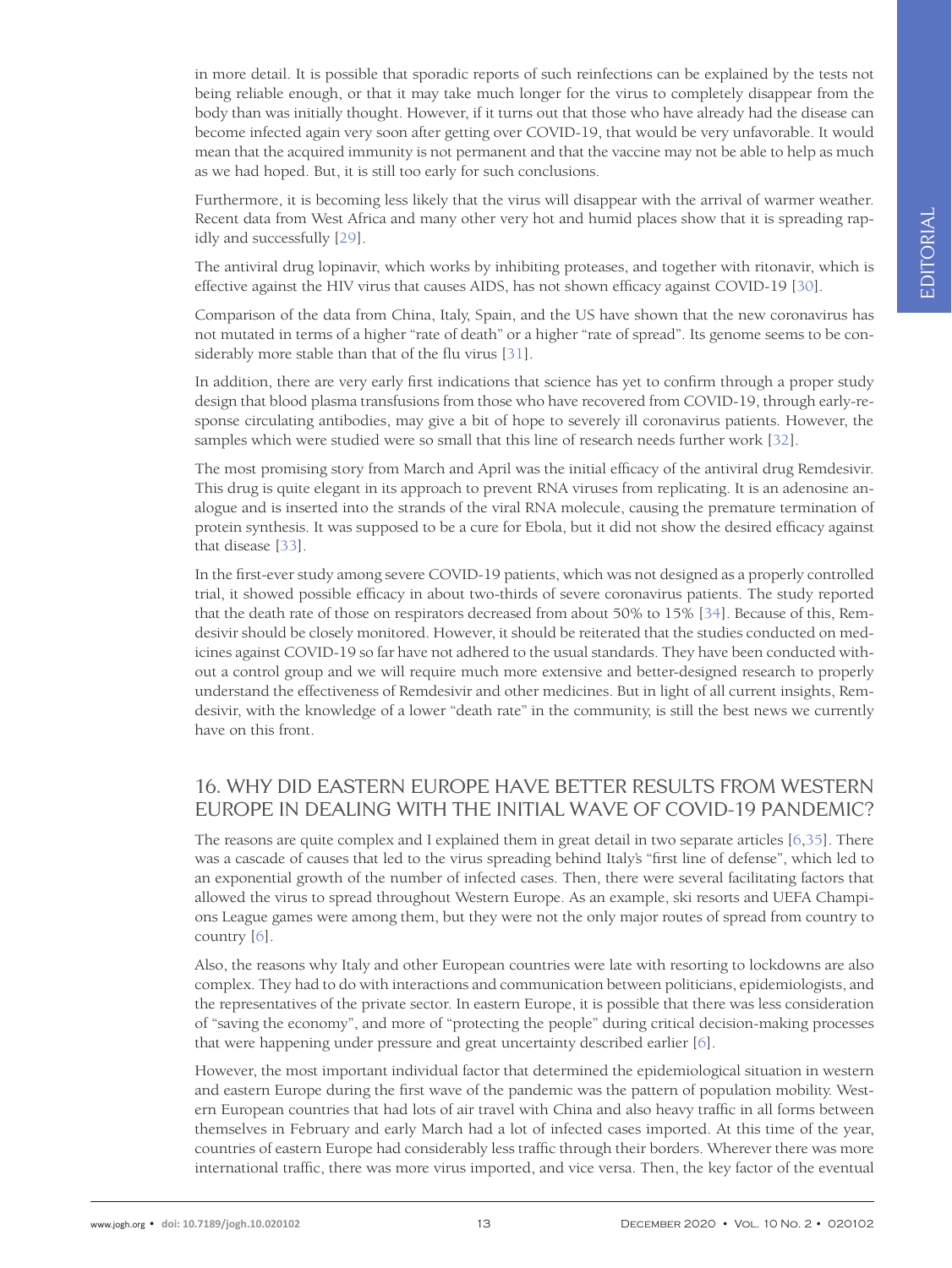success was the response. If the "first line of response" worked well through February and early March and then the lockdown was introduced timely, the results in containing the epidemic were excellent [[35](#page-17-15)]. If "testing, tracing and isolating" were not implemented stringently and the lockdown measures were introduced late, the result was much worse−there were many cases and deaths. So, the differences between western and eastern Europe can be explained through patterns of population mobility−more international travel and late lockdowns led to tragedies, while less international travel and early lockdowns led to good results [[6](#page-16-5),[35](#page-17-15)].

#### 17. SHOULD THE "SWEDISH APPROACH" BE SERIOUSLY CONSIDERED BY OTHER COUNTRIES?

At this point in time, we can only discuss the epidemiological aspects of this approach. The medium- and long-term consequences on the Swedish society will require time to be properly assessed. To understand the epidemiological context, when a situation arises in Sweden where the involvement of experts is required, politics does not interfere in principle. Thus, the Prime Minister left the problem of the COVID-19 pandemic to the state epidemiologist from the National Institute of Public Health, who started planning for achieving "collective immunity though infection" [\[10](#page-16-9)].

To many epidemiologists in other countries, this sounded unusual. In principle, "herd immunity" can be achieved by gradual infection. But it is used in public health practice primarily as a principle that prevents mass population infection by vaccination. If everyone needs to be infected to reach that threshold, then "herd immunity" is simply a consequence of mass infection, as if the health care system did not even exist, leading to an unpredictable number of victims [[36\]](#page-17-16).

In addition, the proportion of the population that needs to be infected to achieve "herd immunity" depends on the R0 parameter of the new coronavirus, which was not known with sufficient certainty at the time. When R0 is about 2–3, then it is enough to infect about 60% of people. But if R0 is about 5–6, and it could be, then up to 80% or more of people. Therefore, planning for "herd immunity" without a more clearly defined R0 value was actually infecting the population rather blindly−the target proportion was unknown, and so was the number of potential victims.

According to the World Values Survey, Swedes show a unique combination of trust in public institutions and extreme individualism [[37](#page-17-17)]. This is important to remember, as it significantly determines their epidemiological context. They have an unusually high share of one-person households, as much as 40% [[38](#page-17-18)]. With the added, already existing cultural distance between people, this meant that a large portion of the Swedish people was already in a certain kind of quarantine. The government further urged them to exercise caution and suggested maintaining distance. The population of Sweden also has one of the highest levels of personal hygiene in the world [\[10\]](#page-16-9). So, it was not easy for the virus to spread in Sweden.

In other EU countries, most cases of the virus spread indoors and within families. Sweden had a big advantage there. Furthermore, Sweden is also known for its immigration programs for highly educated staff from all over the world, in order to balance its labor market. As a result, as many as a quarter of Sweden's population are relatively young immigrants, most often living in large cities [\[39\]](#page-17-19). They became a kind of "buffer zone" for the virus there, because even among them, the rapid spread of the infection did not lead to a significant number of deaths. Due to these three circumstances−the culture of distance, the large number of single people in households, and the large share of young and healthy people in cities − Sweden had a much more favorable epidemiological context, especially compared to the countries of southern Europe.

At the same time, the "death rate" among all infected (IFR) was uncertain. For the new virus, no-one knew what the denominator for calculating the IFR rate really was, because tests to determine the antibody in the blood were not yet available. Events in Italy at the time suggested that the IFR might be as high as 2%, 3%, or even higher. That is why thinking about "herd immunity" without greater certainty in the parameters of R0 and IFR was quite a gamble. An increasing number of scientists and doctors began to protest and put pressure on the Swedish government. As many as 2000 eventually signed a petition [[40](#page-17-20)]. The Prime Minister became actively involved in the events [\[10](#page-16-9)].

As of the 29th of March, the Swedish government has banned public gatherings of more than 50 people. Clear recommendations have also been introduced for people over the age of 70 not to leave their homes if they can avoid it. All who can are invited to work from home, avoiding all trips that are not necessary,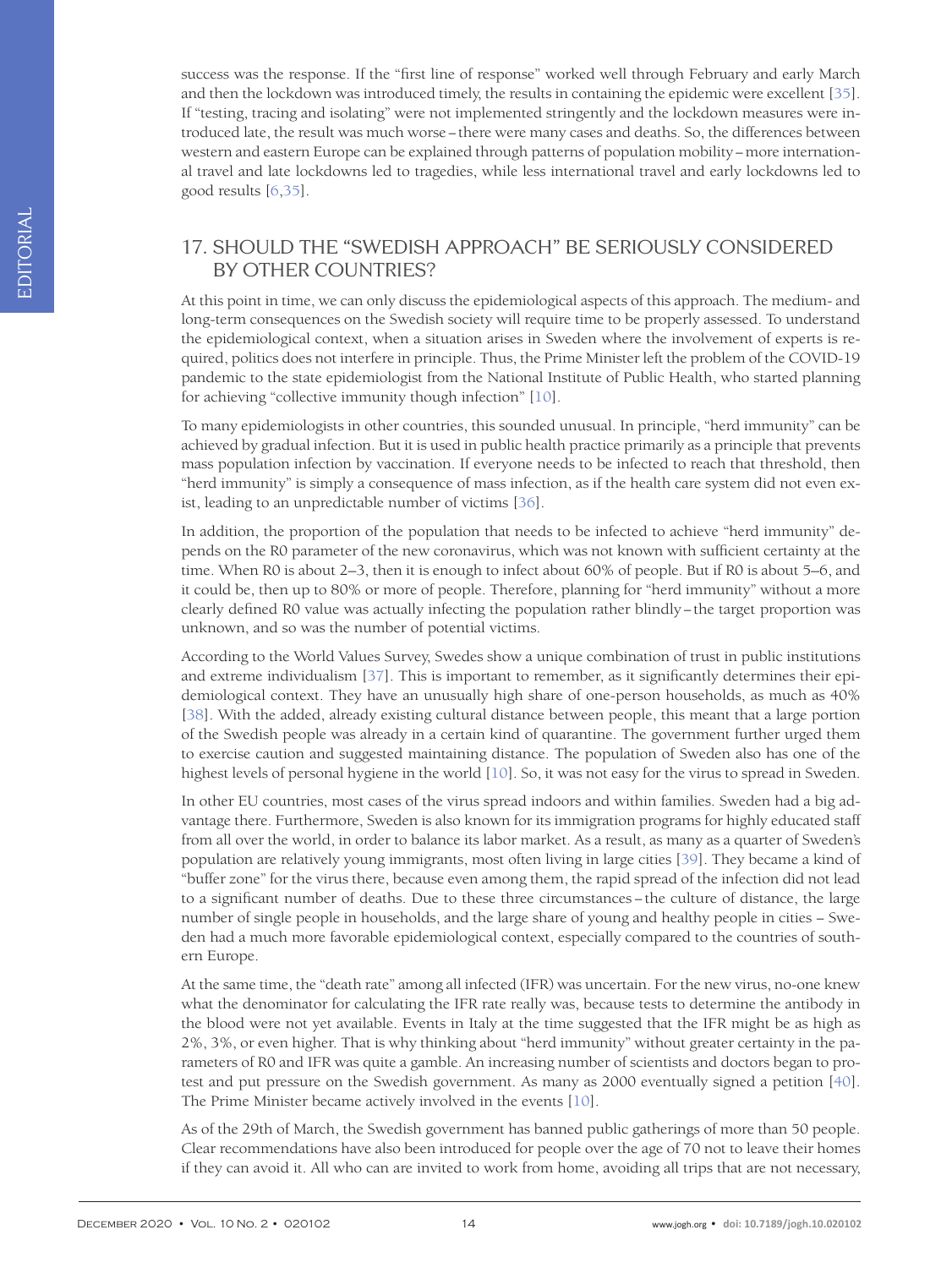and tend to be outside the house only when they are not crowded. Sanctions were indicated for non-com-pliance with these measures [\[10](#page-16-9),[41](#page-17-21)]. As of the 1<sup>st</sup> of April population was banned from visiting retirement homes, after it became clear that the virus had already penetrated half of those homes in Stockholm [\[10](#page-16-9),[41](#page-17-21)]. Therefore, from the very end of March Sweden is also practically living in a form of quarantine. Much of the population has since lived in a way that has made it very difficult for the virus to spread. Accordingly, a slowdown in the number of newly infected was observed, which is somewhat slower than in other countries, but still present.

As a result of this controversy in the media, many citizens−especially the elderly−withdrew to their homes and further strengthened the quarantine nature of the "Swedish model". It should be understood that, after all these events, nothing so different is happening in Sweden from other countries, so we should expect similar outcomes. However, the media of many countries, as well as individuals on social networks, continued to write about the "Swedish model" myth for various reasons and motives. Some saw a good alternative story in this − "alone against all", or "no social distancing measures are needed". Others had simply felt anti-lockdown for various reasons, so they promoted the myth of "no measures in Sweden" to undermine the work by epidemiologists in their own countries. But this is just another in an endless series of insufficiently accurate information that this crisis abounds in. Fortunately, reasonable solutions eventually prevailed everywhere, even in Sweden itself.

#### 18. WHAT MEASURES WERE CONSIDERED DURING LOCKDOWNS TO ALLOW RELATIVELY SAFE COEXISTENCE WITH THE VIRUS AFTER THE LOCKDOWN?

First, health promotion activities aimed to facilitate broader adoption of "gap maintenance", ie, keeping a safe distance from each other. Also, people will need to consider covering their noses and mouths, washing hands, wearing gloves, and acting with caution and responsibility. This alone will significantly reduce the viral spread.

Then, testing, tracing, and isolating capacity should be enhanced in each country so that they could follow the good examples from South Korea, Taiwan, Japan, and Singapore, who rely mainly on the strength of their first line of defense. They all work hard to constantly "cut paths" for the virus in its spread. Technological solutions are likely to be developed to quickly identify and isolate infected contacts.

If the virus turned out to be considerably more dangerous than we thought, or if it spread much faster, then we would need further approaches to ensure population safety. If we ever become confronted with a virus that kills many more among those infected, innovative defenses could then even consider "dividing" the population into several separate subgroups to "dilute" the people who are available to the virus. This would turn any nation that chooses this approach into a so-called "metapopulation". Subgroups would be able to leave homes and work on different days.

This approach is similar to a ship or submarine that is internally divided into bulkheads, so they can protect it from sinking if the hull breaks somewhere. That way, if a considerably more dangerous virus triggered an epidemic within one of these subpopulations, it would not spread to the others. A two-day working week during alternate days for every subpopulation may prevent the virus from spreading dayby-day and growing exponentially. Clearly, this is a measure for the worst-case scenarios and more dangerous viruses. "Metapopulation approach" would still allow nine working days a month, with additional work from home where possible.

The combination of all of these measures: (i) the continuous, active detection of infected persons and their separation; (ii) a "safety net" of about 10000 people for continuous nationwide testing; (iii) splitting the whole of the population into sub-populations, if the virus proves more deadly than we think; (iv) a range of measures to avoid social contacts, such as banning large public gatherings, recommendations on wearing masks and gloves, and restrictions on travel and quarantine for arrivals from abroad; and (v) various innovative technological solutions, such as applications that inform all residents of the status of infection of people they have in their contact list, all of which seem feasible.

This would probably protect us enough from the virus and allow the vast majority of people to continue, more or less, with life as much as possible. Then, the hope remains that during the warmer weather the viral spread would slow down at least somewhat. People will need to get out of lockdowns as soon as possible, so these plans for post-lockdown coexistence with the virus need to be made now.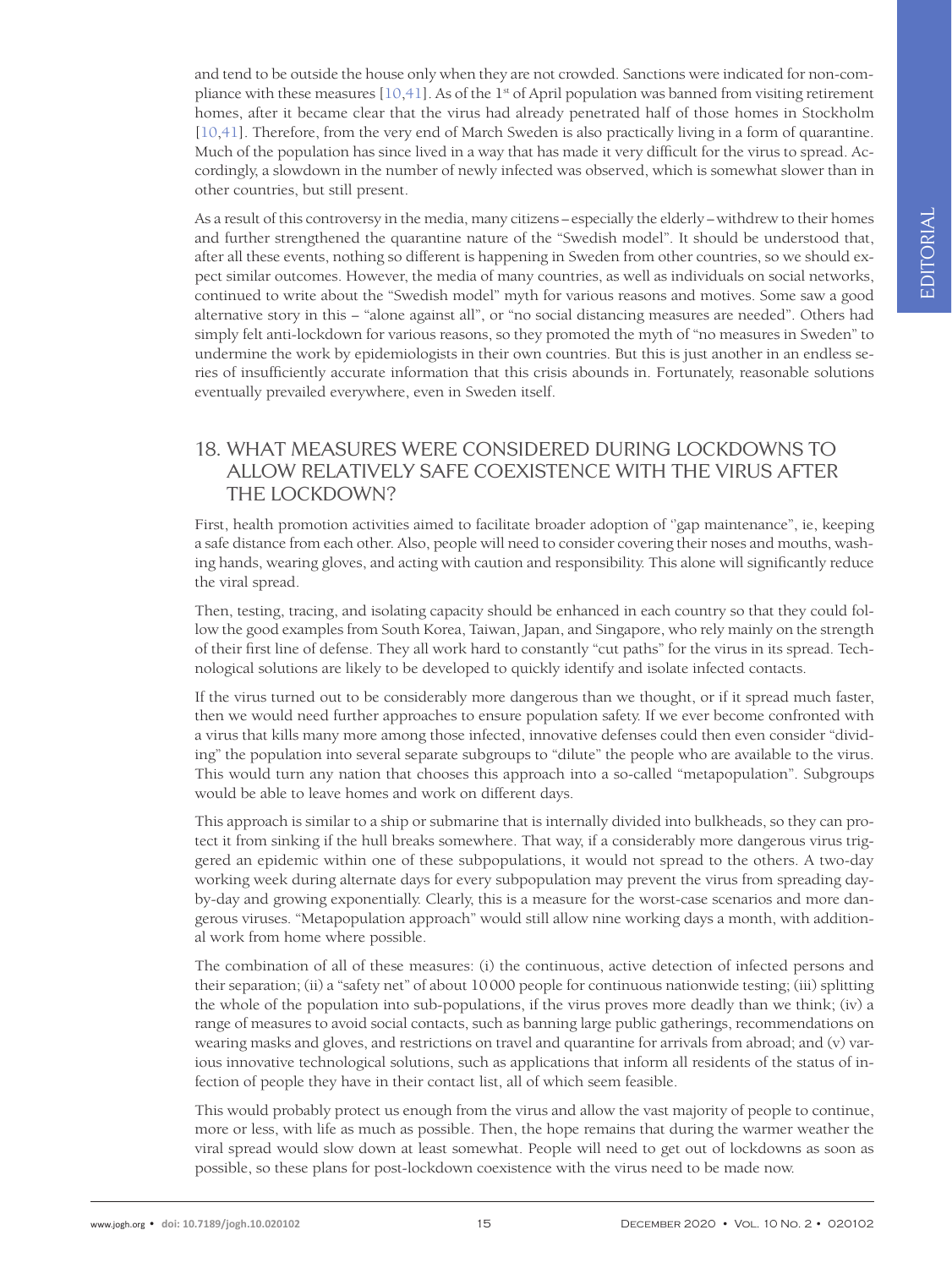#### 19. WHAT EXIT STRATEGIES EXIST AND WHICH ONES SHOULD BE RECOMMENDED?

Several exit strategies were being considered in most countries during the lockdown. The first one was "complete virus elimination". This is clearly not eradication, because eradication depends on all countries eliminating the virus. This no longer seems possible until we get a vaccine, but elimination within the country's borders is a desirable solution if realistic. It requires early quarantine, prolonged high level of discipline of the population, a strong economy that can withstand the quarantine and geographical location that facilitates future surveillance on virus entry and its control using only the "first line of defense". This kind of approach could lead to "corona-free zones" all over the world that could exchange people and goods without any concern over the SARS-CoV-2 spreading. Iceland, New Zealand, and Cuba are ideally placed to consider this strategy.

The second potential exit strategy which is proactive and maintains an upper hand over the virus is building a strong "first line of defense". This requires a series of measures that would lead to long-term coexistence with the virus, but prevent its explosive spread to avoid quarantine. It proved to be a highly effective approach in Taiwan and South Korea, which are its global champions.

The third possible strategy following the lockdowns is "loosening and tightening / limited lockdowns". It is a realistic option but it leaves human populations in a subordinate position to the virus. The viral spread will continue to dictate daily lives in all these countries. Still, in the absence of capacity to consider better strategies, this is the only realistic option for most countries globally.

Finally, there is an option that may become increasingly attractive to some countries, which could be called the "liberalization of personal risk management". If the unfortunate situation of the pandemic prolongs and no drugs or vaccines become available anytime soon, some countries may begin to consider granting the right to its citizens to become infected with coronavirus if they so wish. It would mean letting the adult citizens personally assess the acceptable risk for themselves, as well as for all the people they care for, and then adjust their behavior accordingly to that accepted risk.

This last option would require a very close and trusting relationship between governments and their citizens in which information on the epidemiological situation would be assessed and clearly communicated to the population on a daily basis. Then, citizens would respond to this information by collectively taking more or less risk. If this was applied properly, it could keep the spread of the virus within acceptable limits, while optimizing people's movement and work according to the risk that is acceptable to each individual and that would respect vast individual differences in circumstances. This would be a more efficient way of coexisting with the virus than the anti-epidemic measures that would be applied to everyone, regarding of their differences in risk.

#### 20. THERE SEEMS TO BE MUCH FRUSTRATING NEWS ABOUT COVID-19. IS THERE ANYTHING ABOUT THIS PANDEMIC THAT IS POSITIVE FOR HUMANITY? WHAT ARE THE LESSONS LEARNED?

At the end of the first phase, in which the virus spread initially, and the second phase during which it was slowed down through lockdowns, the novel coronavirus SARS-CoV-2 will likely split the countries into two very broad groups. The first group will comprise countries that prepared very well and reacted early to the epidemic. They focused on managing the epidemic and "crushed the epidemic curve". This will likely also reduce the impact on their economies. The second group of countries was those that considered alternative options and/or reacted too late, or that simply neglected the problem. Those countries will have high numbers of infected, many deaths, and prolonged lockdown. The impact on their economies is still likely to be substantial. So, the first likely lesson will be that it is better to confront any emerging public health problem, learn about it, and deal with it, rather than neglect it.

Second, perhaps this unusual situation will be a historical reminder to both countries and individuals of the importance of self-sustainability and independence from others. Against the trends that globalization brought about in recent decades, this situation led countries to close borders. Then, they suddenly depended entirely on their local production and realized that they had a problem if they had entirely outsourced it to other countries.

This situation may also lead many people globally who will be left without work to consider moving back to villages and reverse the trend of urbanization. Now that wireless internet can be accessed everywhere,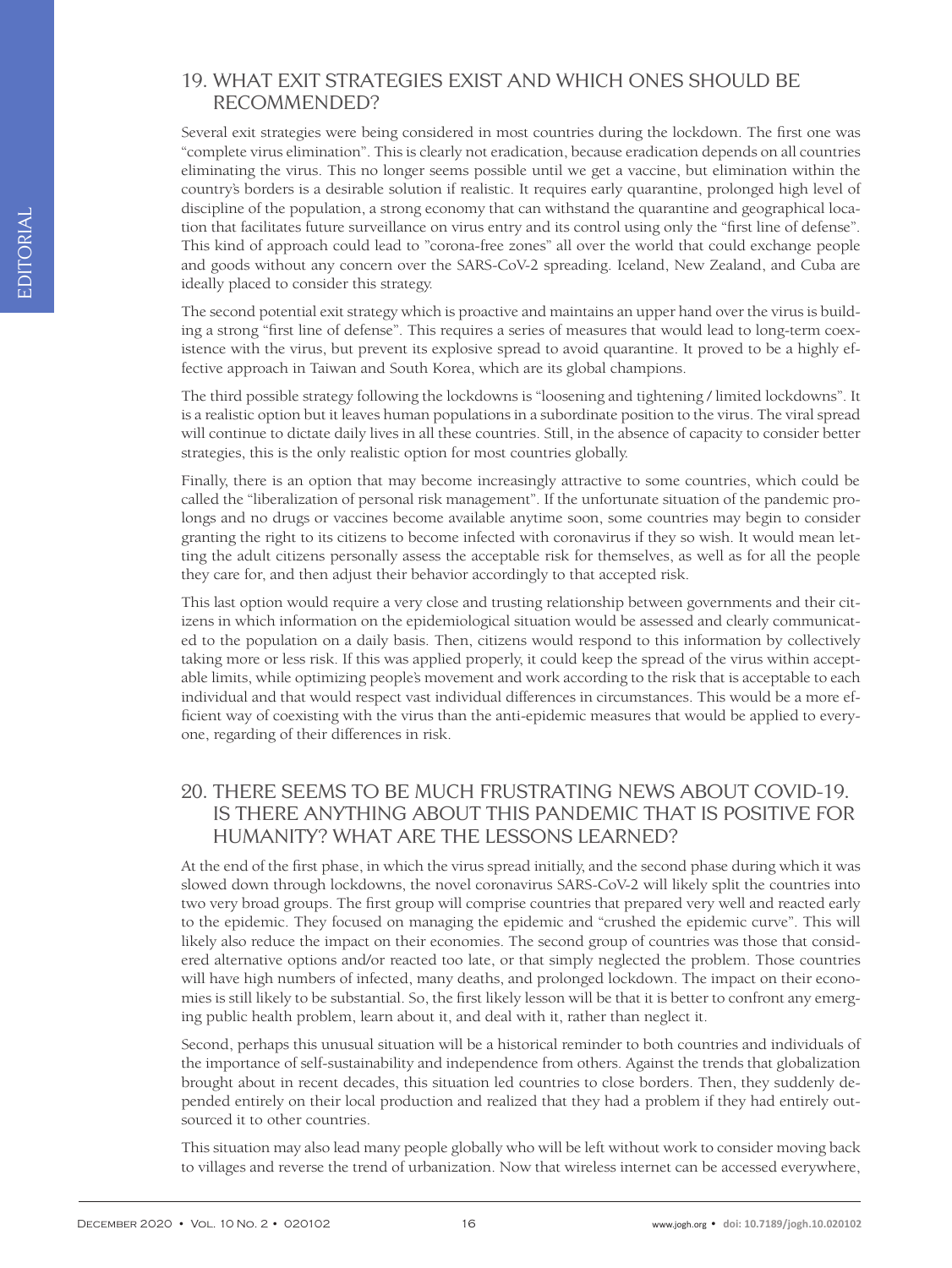it almost does not matter where any person on Earth actually lives. But if they have their own garden and well, at least they will not find themselves in an awkward situation that many may find themselves in these days.

Perhaps one of the consequences of this crisis will be some new idea of organizing the lives of individuals and countries, based on self-sustainability. This would make them, at least in principle, more robust in the face of a number of possible new challenges of the 21<sup>st</sup> century.

Coronavirus will cause losses for humanity in 2020 on the one hand, but it will reduce losses on the other. For example, it will reduce the number of traffic accidents, the number of victims of violence, and deaths from polluted air. In addition, until recently there were political fights around every percent reduction in fossil fuel use. Now, all of a sudden, this reduction came in an enforced and massive move. In a rather improbable way, this pandemic at least helps combat humanity's climate change problem.

#### **Authorship contributions:** IR is the sole author.

**Competing interests:** The author is scientific advisor to the Government of the Republic of Croatia for COV-ID-19 response and co-Editor-in-Chief of the *Journal of Global Health*. The author has completed the ICMJE Unified Competing Interest form (available upon request from the author), and declares no conflicts of interest.

- <span id="page-16-0"></span> 1 Rudan I. Answering the initial 20 questions on COVID-19 (January-February 2020). J Glob Health. 2020;10:010106. [Medline:32566149](https://www.ncbi.nlm.nih.gov/entrez/query.fcgi?cmd=Retrieve&db=PubMed&list_uids=32566149&dopt=Abstract) [doi:10.7189/jogh.10.010106](https://doi.org/10.7189/jogh.10.010106)
- <span id="page-16-1"></span> 2 Flint SJ, Racaniello VR, Rall GF, Skalka AM, Enquist LW, editors. Principles of Virology, 4th edition, Volume 1 and 2. Washington, DC: ASM press; 2015.
- <span id="page-16-2"></span> 3 Wu Z, McGoogan JM. Characteristics of and important lessons from the coronavirus disease 2019 (COVID-19) outbreak in China: Summary of a report of 72,314 cases from the Chinese Center for Disease Control and Prevention. JAMA. 2020;323:1239-42. [Medline:32091533](https://www.ncbi.nlm.nih.gov/entrez/query.fcgi?cmd=Retrieve&db=PubMed&list_uids=32091533&dopt=Abstract) [doi:10.1001/jama.2020.2648](https://doi.org/10.1001/jama.2020.2648)
- <span id="page-16-3"></span> 4 World Health Organization. Available: https://www.who.int/emergencies/diseases/novel-coronavirus-2019/events-asthey-happen. Accessed: 1 May 2020.
- <span id="page-16-4"></span>5 Wikipedia. https://en.wikipedia.org/wiki/2020\_stock\_market\_crash. Accessed: 1 May 2020.
- <span id="page-16-5"></span> 6 Rudan I. A cascade of causes that led to the COVID-19 tragedy in Italy and in other European Union countries. J Glob Health. 2020;10:010335. [Medline:32257150](https://www.ncbi.nlm.nih.gov/entrez/query.fcgi?cmd=Retrieve&db=PubMed&list_uids=32257150&dopt=Abstract) [doi:10.7189/jogh.10.010335](https://doi.org/10.7189/jogh.10.010335)
- <span id="page-16-6"></span> 7 World Health Organization. Report of the WHO-China Joint Mission on Coronavirus Disease 2019 (COVID-19). Available: https://www.who.int/docs/default-source/coronaviruse/who-china-joint-mission-on-covid-19-final-report.pdf. Accessed: 1st May 2020.
- <span id="page-16-7"></span> 8 Pueyo T. Coronavirus: the hammer and the dance. Medium.com, March 19th; Available: https://medium.com/@tomaspueyo/coronavirus-the-hammer-and-the-dance-be9337092b56. Accessed: 1 May 2020.
- <span id="page-16-8"></span>9 https://www.worldometers.info/coronavirus/ Accessed: 1 May 2020.
- <span id="page-16-9"></span>10 Bergstrom H. The grim truth about the "Swedish model". Project Syndicate, 17 Apr 2020. Accessed: 1 May 2020.
- <span id="page-16-10"></span>11 https://www.theguardian.com/world/2020/apr/17/singapores-cramped-migrant-worker-dorms-hide-covid-19-surge-risk Accessed: 1 May 2020.
- <span id="page-16-11"></span>12 World Health Organization. WHO Coronavirus Disease (COVID-19) Dashboard. Available: https://covid19.who.int/?g clid=Cj0KCQjw3ZX4BRDmARIsAFYh7ZJBTAUonR0\_OdIHRSF0XuQJ7viNEUv4Kx7lEXXvMWErz1fayhoz-FAaAnG-GEALw\_wcB. Accessed: 1 May 2020.
- <span id="page-16-12"></span>13 Bedingfield W. What the world can learn from South Korea's coronavirus strategy. Wired, March 21, 2020. Available: https://www.wired.co.uk/article/south-korea-coronavirus. Accessed: 1 May 2020.
- <span id="page-16-13"></span>14 Su S-F, Han Y-Y. How Taiwan, a non-WHO member, takes actions in response to COVID-19. J Glob Health. 2020;10:010380. [Medline:32582442](https://www.ncbi.nlm.nih.gov/entrez/query.fcgi?cmd=Retrieve&db=PubMed&list_uids=32582442&dopt=Abstract) [doi:10.7189/jogh.10.010380](https://doi.org/10.7189/jogh.10.010380)
- <span id="page-16-14"></span>15 Huynh TLD. The COVID-19 containment in Vietnam: What are we doing? J Glob Health. 2020;10:010338[. Med](https://www.ncbi.nlm.nih.gov/entrez/query.fcgi?cmd=Retrieve&db=PubMed&list_uids=32373318&dopt=Abstract)[line:32373318](https://www.ncbi.nlm.nih.gov/entrez/query.fcgi?cmd=Retrieve&db=PubMed&list_uids=32373318&dopt=Abstract) [doi:10.7189/jogh.10.010338](https://doi.org/10.7189/jogh.10.010338)
- <span id="page-16-15"></span>16 USA Today. Available: https://eu.usatoday.com/story/news/health/2020/04/09/coronavirus-live-updates-stimulus-checksus-deaths-unemployment-claims/2970660001/ Accessed: 1 May 2020.
- <span id="page-16-16"></span>17 Wall Street Journal. Available: https://www.wsj.com/articles/more-l-a-county-residents-likely-infected-with-coronavirusthan-thought-study-finds-11587428604 Accessed: 1 May 2020.
- <span id="page-16-17"></span>18 CNBC. Available: https://www.cnbc.com/2020/03/03/who-says-coronavirus-death-rate-is-3point4percent-globally-higher-than-previously-thought.html Accessed: 1 May 2020.
- <span id="page-16-18"></span>19 Vogel G. Antibody surveys suggesting vast undercount of coronavirus infections may be unreliable. Science, April 21st, 2020; Available: https://www.sciencemag.org/news/2020/04/antibody-surveys-suggesting-vast-undercount-coronavirusinfections-may-be-unreliable. Accessed: 1 May 2020.